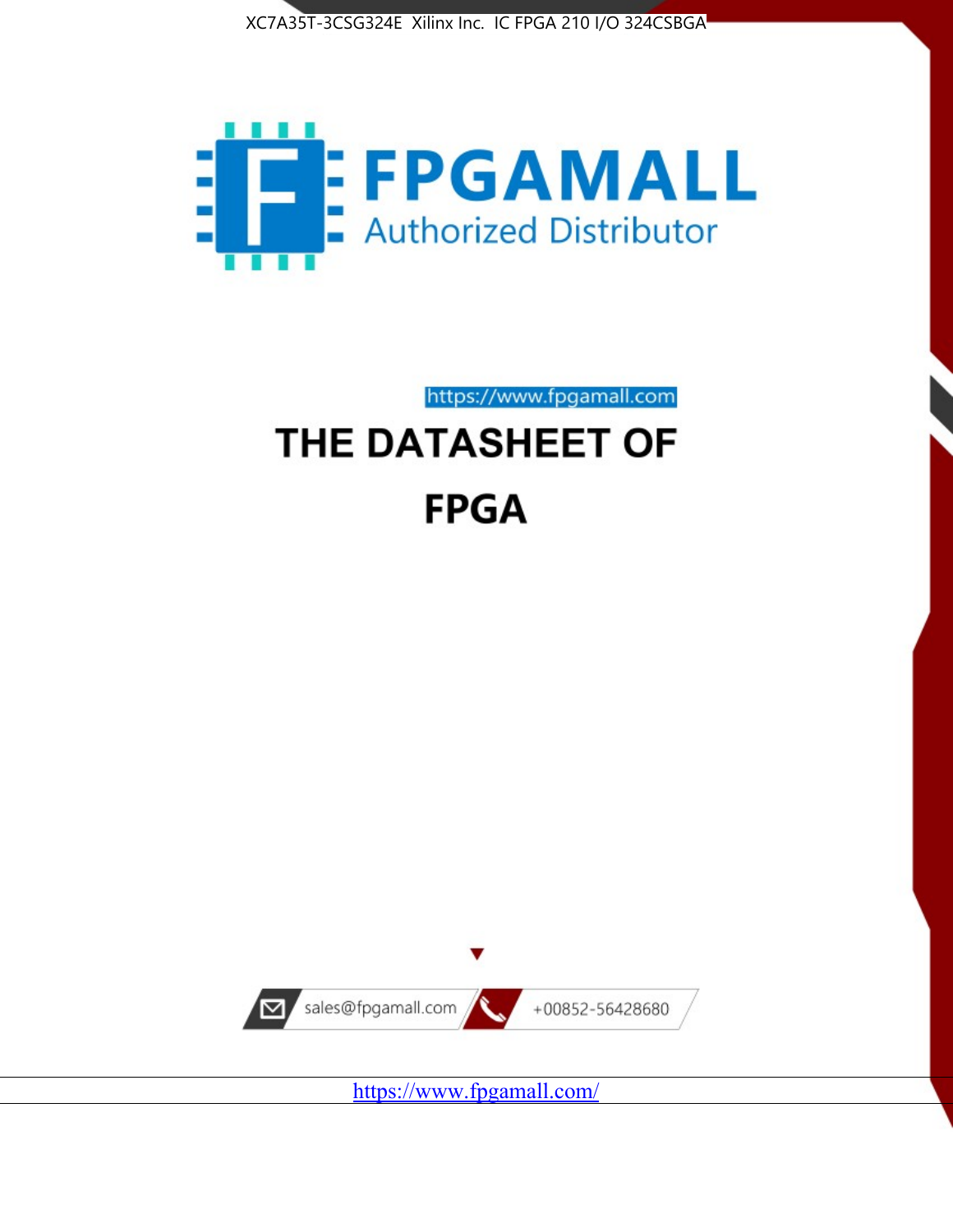# **EXALINX**

# **7 Series FPGAs Data Sheet: Overview**

DS180 (v2.6) February 27, 2018 **Product Specification**

# **General Description**

Xilinx® 7 series FPGAs comprise four FPGA families that address the complete range of system requirements, ranging from low cost, small form factor, cost-sensitive, high-volume applications to ultra high-end connectivity bandwidth, logic capacity, and signal processing capability for the most demanding high-performance applications. The 7 series FPGAs include:

- Spartan®-7 Family: Optimized for low cost, lowest power, and high I/O performance. Available in low-cost, very small form-factor packaging for smallest PCB footprint.
- Artix®-7 Family: Optimized for low power applications requiring serial transceivers and high DSP and logic throughput. Provides the lowest total bill of materials cost for high-throughput, cost-sensitive applications.
- Kintex®-7 Family: Optimized for best price-performance with a 2X improvement compared to previous generation, enabling a new class of FPGAs.
- Virtex®-7 Family: Optimized for highest system performance and capacity with a 2X improvement in system performance. Highest capability devices enabled by stacked silicon interconnect (SSI) technology

Built on a state-of-the-art, high-performance, low-power (HPL), 28 nm, high-k metal gate (HKMG) process technology, 7 series FPGAs enable an unparalleled increase in system performance with 2.9 Tb/s of I/O bandwidth, 2 million logic cell capacity, and 5.3 TMAC/s DSP, while consuming 50% less power than previous generation devices to offer a fully programmable alternative to ASSPs and ASICs.

# **Summary of 7 Series FPGA Features**

- Advanced high-performance FPGA logic based on real 6-input lookup table (LUT) technology configurable as distributed memory.
- 36 Kb dual-port block RAM with built-in FIFO logic for on-chip data buffering.
- High-performance SelectIO™ technology with support for DDR3 interfaces up to 1,866 Mb/s.
- High-speed serial connectivity with built-in multi-gigabit transceivers from 600 Mb/s to max. rates of 6.6 Gb/s up to 28.05 Gb/s, offering a special low-power mode, optimized for chip-to-chip interfaces.
- A user configurable analog interface (XADC), incorporating dual 12-bit 1MSPS analog-to-digital converters with on-chip thermal and supply sensors.
- DSP slices with 25 x 18 multiplier, 48-bit accumulator, and pre-adder for high-performance filtering, including optimized symmetric coefficient filtering.
- Powerful clock management tiles (CMT), combining phase-locked loop (PLL) and mixed-mode clock manager (MMCM) blocks for high precision and low jitter.
- Quickly deploy embedded processing with MicroBlaze<sup>™</sup> processor.
- Integrated block for PCI Express® (PCIe), for up to x8 Gen3 Endpoint and Root Port designs.
- Wide variety of configuration options, including support for commodity memories, 256-bit AES encryption with HMAC/SHA-256 authentication, and built-in SEU detection and correction.
- Low-cost, wire-bond, bare-die flip-chip, and high signal integrity flipchip packaging offering easy migration between family members in the same package. All packages available in Pb-free and selected packages in Pb option.
- Designed for high performance and lowest power with 28 nm, HKMG, HPL process, 1.0V core voltage process technology and 0.9V core voltage option for even lower power.

| <b>Max. Capability</b>         | Spartan-7           | Artix-7                                    | Kintex-7                                              | Virtex-7                                |
|--------------------------------|---------------------|--------------------------------------------|-------------------------------------------------------|-----------------------------------------|
| Logic Cells                    | 102K                | 215K                                       | 478K                                                  | 1,955K                                  |
| Block RAM <sup>(1)</sup>       | 4.2 Mb              | 13 Mb                                      | 34 Mb                                                 | 68 Mb                                   |
| <b>DSP Slices</b>              | 160                 | 740                                        | 1,920                                                 | 3,600                                   |
| DSP Performance <sup>(2)</sup> | 176 GMAC/s          | 929 GMAC/s                                 | 2,845 GMAC/s                                          | 5,335 GMAC/s                            |
| MicroBlaze CPU <sup>(3)</sup>  | 260 DMIPs           | 303 DMIPs                                  | 438 DMIPs                                             | 441 DMIPs                               |
| Transceivers                   |                     | 16                                         | 32                                                    | 96                                      |
| <b>Transceiver Speed</b>       |                     | $6.6$ Gb/s                                 | $12.5$ Gb/s                                           | 28.05 Gb/s                              |
| Serial Bandwidth               |                     | $211$ Gb/s                                 | 800 Gb/s                                              | 2,784 Gb/s                              |
| PCIe Interface                 | -                   | x4 Gen2                                    | x8 Gen2                                               | x8 Gen3                                 |
| Memory Interface               | $800$ Mb/s          | 1.066 Mb/s                                 | 1.866 Mb/s                                            | 1.866 Mb/s                              |
| I/O Pins                       | 400                 | 500                                        | 500                                                   | 1,200                                   |
| I/O Voltage                    | $1.2V - 3.3V$       | $1.2V - 3.3V$                              | $1.2V - 3.3V$                                         | $1.2V - 3.3V$                           |
| Package Options                | Low-Cost, Wire-Bond | Low-Cost, Wire-Bond,<br>Bare-Die Flip-Chip | Bare-Die Flip-Chip and High-<br>Performance Flip-Chip | <b>Highest Performance</b><br>Flip-Chip |

#### *Table 1:* **7 Series Families Comparison**

#### **Notes:**

1. Additional memory available in the form of distributed RAM.

2. Peak DSP performance numbers are based on symmetrical filter implementation.<br>3. Peak MicroBlaze CPU performance numbers based on microcontroller preset.

Peak MicroBlaze CPU performance numbers based on microcontroller preset.

© Copyright 2010–2018 Xilinx, Inc., Xilinx, the Xilinx logo, Artix, ISE, Kintex, Spartan, Virtex, Vivado, Zynq, and other designated brands included herein are trademarks of Xilinx in the United States and other countries. PCI Express is a trademark of PCI-SIG and used under license. All other trademarks are the property of their respective owners.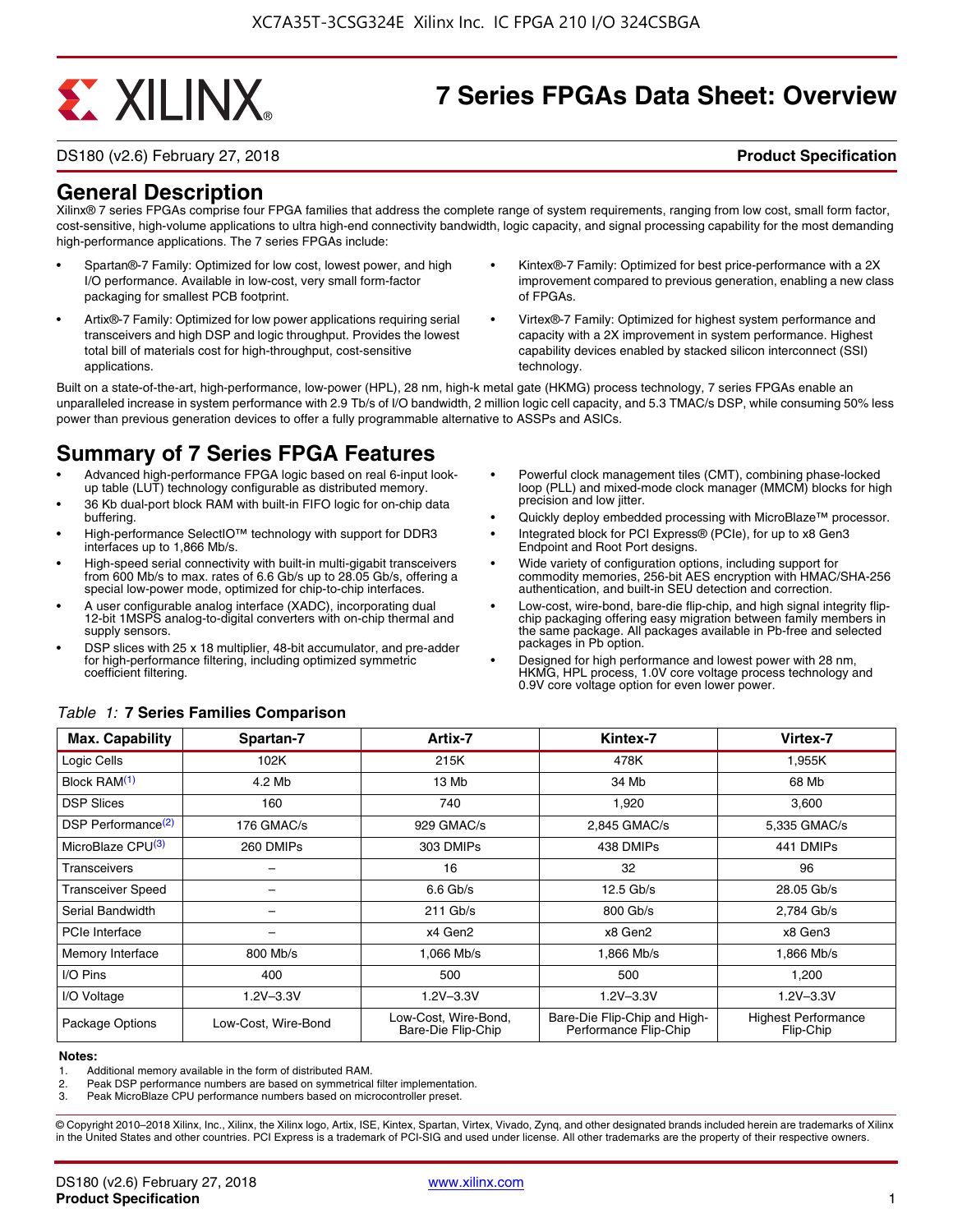# **Spartan-7 FPGA Feature Summary**

#### *Table 2:* **Spartan-7 FPGA Feature Summary by Device**

|               |                |                       | <b>CLB</b>                            |                                     |              | <b>Block RAM Blocks</b> <sup>(3)</sup> |             |                     |             |             |                              |                                   |                              |
|---------------|----------------|-----------------------|---------------------------------------|-------------------------------------|--------------|----------------------------------------|-------------|---------------------|-------------|-------------|------------------------------|-----------------------------------|------------------------------|
| <b>Device</b> | Logic<br>Cells | Slices <sup>(1)</sup> | Max<br><b>Distributed</b><br>RAM (Kb) | <b>DSP</b><br>Slices <sup>(2)</sup> | <b>18 Kb</b> | 36 Kb                                  | Max<br>(Kb) | CMTS <sup>(4)</sup> | <b>PCle</b> | GT          | <b>XADC</b><br><b>Blocks</b> | Total I/O<br>Banks <sup>(5)</sup> | <b>Max User</b><br><b>VO</b> |
| XC7S6         | 6,000          | 938                   | 70                                    | 10                                  | 10           | 5                                      | 180         | 2                   | $\Omega$    | $\Omega$    | $\Omega$                     | 2                                 | 100                          |
| <b>XC7S15</b> | 12,800         | 2,000                 | 150                                   | 20                                  | 20           | 10                                     | 360         | 2                   | 0           | $\mathbf 0$ | 0                            | 2                                 | 100                          |
| <b>XC7S25</b> | 23,360         | 3,650                 | 313                                   | 80                                  | 90           | 45                                     | 1,620       | 3                   | 0           | 0           |                              | 3                                 | 150                          |
| <b>XC7S50</b> | 52,160         | 8,150                 | 600                                   | 120                                 | 150          | 75                                     | 2,700       | 5                   | $\Omega$    | 0           |                              | 5                                 | 250                          |
| <b>XC7S75</b> | 76,800         | 12.000                | 832                                   | 140                                 | 180          | 90                                     | 3,240       | 8                   | 0           | 0           |                              | 8                                 | 400                          |
| XC7S100       | 102,400        | 16,000                | 1,100                                 | 160                                 | 240          | 120                                    | 4,320       | 8                   | 0           | $\mathbf 0$ |                              | 8                                 | 400                          |

#### **Notes:**

1. Each 7 series FPGA slice contains four LUTs and eight flip-flops; only some slices can use their LUTs as distributed RAM or SRLs.<br>2. Each DSP slice contains a pre-adder. a 25 x 18 multiplier. an adder. and an accumulato

2. Each DSP slice contains a pre-adder, a 25 x 18 multiplier, an adder, and an accumulator. 3. Block RAMs are fundamentally 36 Kb in size; each block can also be used as two independent 18 Kb blocks.

4. Each CMT contains one MMCM and one PLL.

5. Does not include configuration Bank 0.

#### *Table 3:* **Spartan-7 FPGA Device-Package Combinations and Maximum I/Os**

| Package         | CPGA196    | <b>CSGA225</b> | CSGA324    | FTGB196        | <b>FGGA484</b> | <b>FGGA676</b> |
|-----------------|------------|----------------|------------|----------------|----------------|----------------|
| Size (mm)       | 8 x 8      | $13 \times 13$ | 15 x 15    | $15 \times 15$ | 23 x 23        | 27 x 27        |
| Ball Pitch (mm) | 0.5        | 0.8            | 0.8        | 1.0            | 1.0            | 1.0            |
| <b>Device</b>   | HR $l$ (1) | HR $UO(1)$     | HR $UO(1)$ | HR $l$ (1)     | HR $I/O(1)$    | HR $UO(1)$     |
| XC7S6           | 100        | 100            |            | 100            |                |                |
| <b>XC7S15</b>   | 100        | 100            |            | 100            |                |                |
| <b>XC7S25</b>   |            | 150            | 150        | 100            |                |                |
| <b>XC7S50</b>   |            |                | 210        | 100            | 250            |                |
| <b>XC7S75</b>   |            |                |            |                | 338            | 400            |
| <b>XC7S100</b>  |            |                |            |                | 338            | 400            |

#### **Notes:**

1. HR = High-range I/O with support for I/O voltage from 1.2V to 3.3V.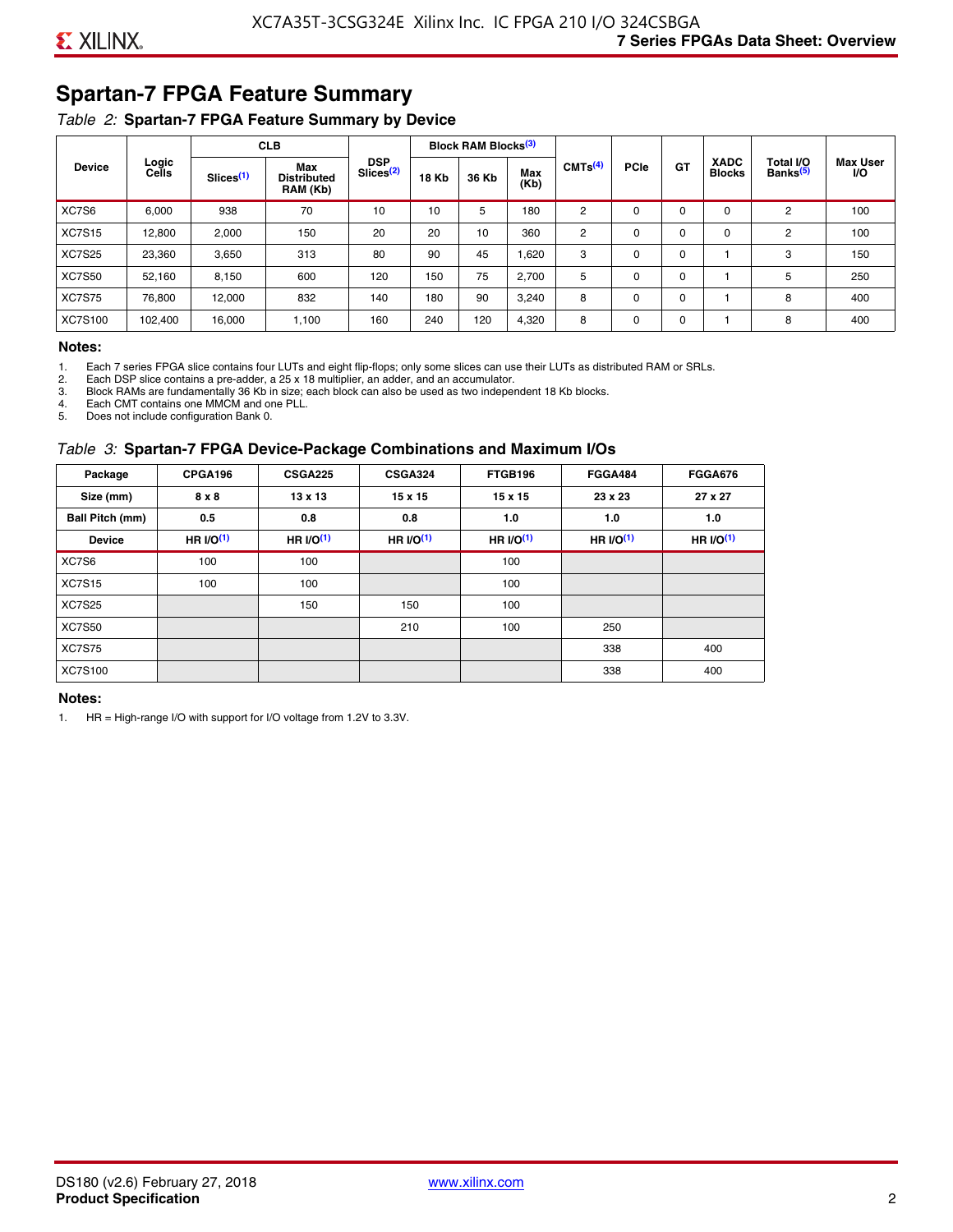# **Artix-7 FPGA Feature Summary**

#### *Table 4:* **Artix-7 FPGA Feature Summary by Device**

|                 | Logic   |                       | <b>Configurable Logic Blocks</b><br>(CLES) | <b>DSP48E1</b>        |              | <b>Block RAM Blocks</b> <sup>(3)</sup> |             |                     |              |             | <b>XADC</b>   | Total I/O            | <b>Max User</b> |
|-----------------|---------|-----------------------|--------------------------------------------|-----------------------|--------------|----------------------------------------|-------------|---------------------|--------------|-------------|---------------|----------------------|-----------------|
| <b>Device</b>   | Cells   | Slices <sup>(1)</sup> | Max<br><b>Distributed</b><br>RAM (Kb)      | Slices <sup>(2)</sup> | <b>18 Kb</b> | 36 Kb                                  | Max<br>(Kb) | CMTS <sup>(4)</sup> | $PCle^{(5)}$ | <b>GTPs</b> | <b>Blocks</b> | Banks <sup>(6)</sup> | $I/O(7)$        |
| XC7A12T         | 12,800  | 2,000                 | 171                                        | 40                    | 40           | 20                                     | 720         | 3                   |              | 2           |               | 3                    | 150             |
| XC7A15T         | 16,640  | 2,600                 | 200                                        | 45                    | 50           | 25                                     | 900         | 5                   |              | 4           |               | 5                    | 250             |
| XC7A25T         | 23,360  | 3,650                 | 313                                        | 80                    | 90           | 45                                     | .620        | 3                   |              | 4           |               | 3                    | 150             |
| XC7A35T         | 33,280  | 5,200                 | 400                                        | 90                    | 100          | 50                                     | 008,        | 5                   |              | 4           |               | 5                    | 250             |
| XC7A50T         | 52,160  | 8,150                 | 600                                        | 120                   | 150          | 75                                     | 2,700       | 5                   |              | 4           |               | 5                    | 250             |
| XC7A75T         | 75,520  | 11,800                | 892                                        | 180                   | 210          | 105                                    | 3,780       | 6                   |              | 8           |               | 6                    | 300             |
| <b>XC7A100T</b> | 101.440 | 15.850                | 1.188                                      | 240                   | 270          | 135                                    | 4,860       | 6                   |              | 8           |               | 6                    | 300             |
| <b>XC7A200T</b> | 215,360 | 33,650                | 2,888                                      | 740                   | 730          | 365                                    | 13,140      | 10                  |              | 16          |               | 10                   | 500             |

**Notes:**  Each 7 series FPGA slice contains four LUTs and eight flip-flops; only some slices can use their LUTs as distributed RAM or SRLs.

2. Each DSP slice contains a pre-adder, a 25 x 18 multiplier, an adder, and an accumulator.

3. Block RAMs are fundamentally 36 Kb in size; each block can also be used as two independent 18 Kb blocks.

4. Each CMT contains one MMCM and one PLL.<br>5. Artix-7 FPGA Interface Blocks for PCI Express

5. Artix-7 FPGA Interface Blocks for PCI Express support up to x4 Gen 2.<br>6. Does not include configuration Bank 0.

6. Does not include configuration Bank 0.

This number does not include GTP transceivers.

#### *Table 5:* **Artix-7 FPGA Device-Package Combinations and Maximum I/Os**

| Package <sup>(1)</sup>    |            | <b>CPG236</b>     |                | <b>CPG238</b>  |            | <b>CSG324</b> |                | <b>CSG325</b>     |       | <b>FTG256</b>     |            | <b>SBG484</b>     |                | FGG484 <sup>(2)</sup> |                | FBG484 <sup>(2)</sup> |       | FGG676 <sup>(3)</sup> |            | FBG676 <sup>(3)</sup> |            | <b>FFG1156</b> |
|---------------------------|------------|-------------------|----------------|----------------|------------|---------------|----------------|-------------------|-------|-------------------|------------|-------------------|----------------|-----------------------|----------------|-----------------------|-------|-----------------------|------------|-----------------------|------------|----------------|
| Size (mm)                 |            | $10 \times 10$    |                | $10 \times 10$ |            | 15 x 15       |                | 15 x 15           |       | $17 \times 17$    |            | $19 \times 19$    |                | 23 x 23               |                | 23 x 23               |       | 27 x 27               |            | 27 x 27               |            | 35 x 35        |
| <b>Ball Pitch</b><br>(mm) |            | 0.5               |                | 0.5            |            | 0.8           | 0.8            |                   |       | 1.0               |            | 0.8               |                | 1.0                   |                | 1.0                   |       | 1.0                   |            | 1.0                   |            | 1.0            |
| <b>Device</b>             | <b>GTP</b> | <b>VO</b>         | <b>GTP</b>     | <b>VO</b>      | <b>GTP</b> | <b>VO</b>     | <b>GTP</b>     | <b>VO</b>         | G(TP) | VO.               | <b>GTP</b> | VO.               | G(TP)          | <b>VO</b>             | <b>GTP</b>     | <b>VO</b>             | G(TP) | <b>VO</b>             | <b>GTP</b> | <b>VO</b>             | <b>GTP</b> | <b>VO</b>      |
|                           | (4)        | HR <sup>(5)</sup> | (4)            | HR(5)          | (4)        | HP(5)         | (4)            | HR <sup>(5)</sup> |       | HR <sup>(5)</sup> |            | HR <sup>(5)</sup> |                | HR <sup>(5)</sup>     |                | HR <sup>(5)</sup>     |       | HR <sup>(5)</sup>     |            | HR <sup>(5)</sup>     |            | HR(5)          |
| XC7A12T                   |            |                   | $\overline{2}$ | 112            |            |               | $\overline{2}$ | 150               |       |                   |            |                   |                |                       |                |                       |       |                       |            |                       |            |                |
| XC7A15T                   | 2          | 106               |                |                | 0          | 210           | 4              | 150               | 0     | 170               |            |                   | $\overline{4}$ | 250                   |                |                       |       |                       |            |                       |            |                |
| XC7A25T                   |            |                   | 2              | 112            |            |               | 4              | 150               |       |                   |            |                   |                |                       |                |                       |       |                       |            |                       |            |                |
| XC7A35T                   | 2          | 106               |                |                | 0          | 210           | 4              | 150               | 0     | 170               |            |                   | 4              | 250                   |                |                       |       |                       |            |                       |            |                |
| XC7A50T                   | 2          | 106               |                |                | 0          | 210           | 4              | 150               | 0     | 170               |            |                   | 4              | 250                   |                |                       |       |                       |            |                       |            |                |
| XC7A75T                   |            |                   |                |                | 0          | 210           |                |                   | 0     | 170               |            |                   | 4              | 285                   |                |                       | 8     | 300                   |            |                       |            |                |
| <b>XC7A100T</b>           |            |                   |                |                | 0          | 210           |                |                   | 0     | 170               |            |                   | $\overline{4}$ | 285                   |                |                       | 8     | 300                   |            |                       |            |                |
| <b>XC7A200T</b>           |            |                   |                |                |            |               |                |                   |       |                   | 4          | 285               |                |                       | $\overline{4}$ | 285                   |       |                       | 8          | 400                   | 16         | 500            |

#### **Notes:**

1. All packages listed are Pb-free (SBG, FBG, FFG with exemption 15). Some packages are available in Pb option.

2. Devices in FGG484 and FBG484 are footprint compatible.

3. Devices in FGG676 and FBG676 are footprint compatible.

4. GTP transceivers in CP, CS, FT, and FG packages support data rates up to 6.25 Gb/s.<br>5. HR = High-range I/O with support for I/O voltage from 1.2V to 3.3V.

HR = High-range I/O with support for I/O voltage from 1.2V to 3.3V.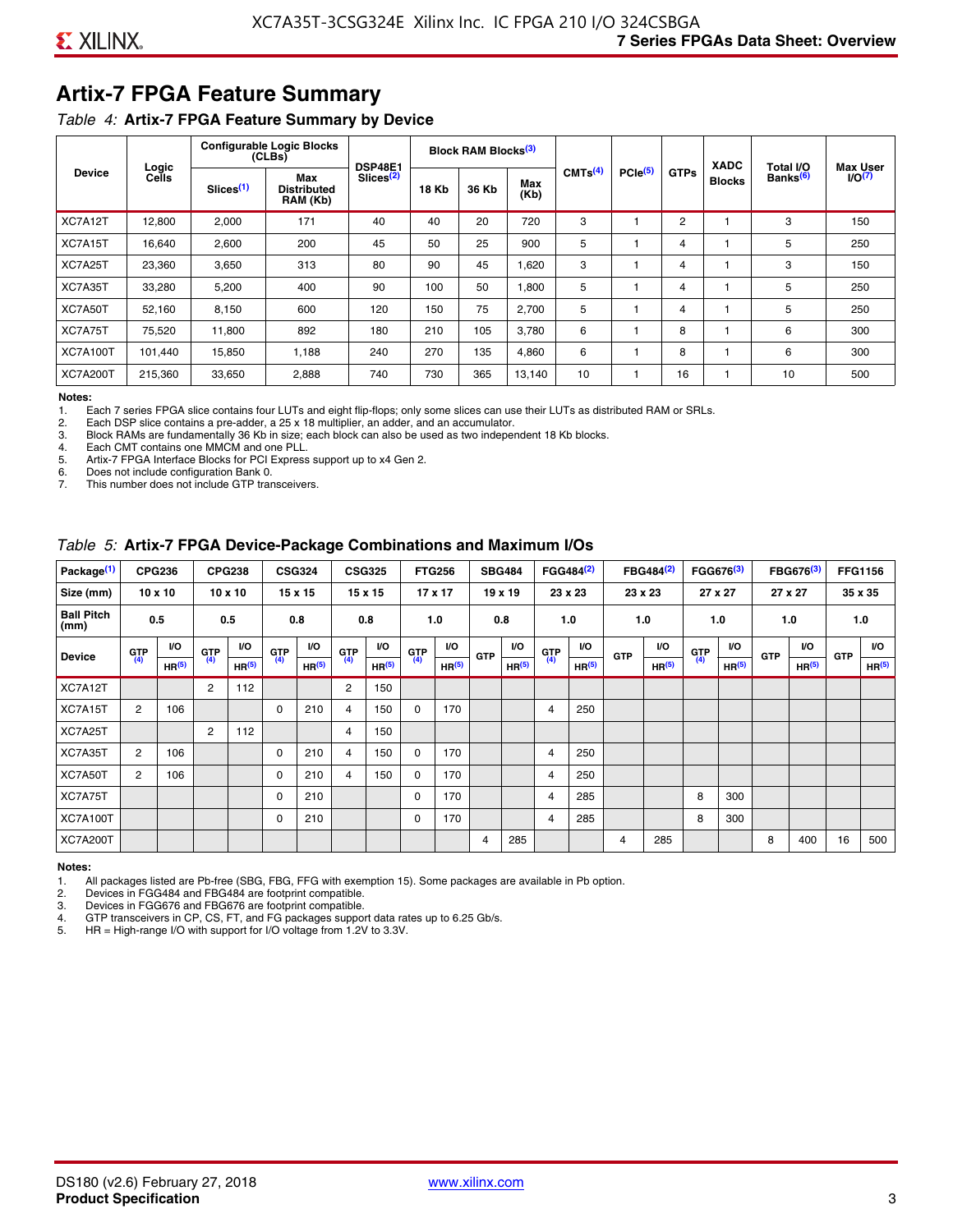# **Kintex-7 FPGA Feature Summary**

#### *Table 6:* **Kintex-7 FPGA Feature Summary by Device**

|                 |                |                       | <b>Configurable Logic</b><br><b>Blocks (CLBs)</b> | <b>DSP</b>            |              | <b>Block RAM Blocks</b> <sup>(3)</sup> |          |                     |              |             | <b>XADC</b>   | Total I/O            | Max               |
|-----------------|----------------|-----------------------|---------------------------------------------------|-----------------------|--------------|----------------------------------------|----------|---------------------|--------------|-------------|---------------|----------------------|-------------------|
| <b>Device</b>   | Logic<br>Cells | Slices <sup>(1)</sup> | Max<br><b>Distributed</b><br>RAM (Kb)             | Slices <sup>(2)</sup> | <b>18 Kb</b> | 36 Kb                                  | Max (Kb) | CMTS <sup>(4)</sup> | $PCle^{(5)}$ | <b>GTXs</b> | <b>Blocks</b> | Banks <sup>(6)</sup> | User<br>$1/0^{7}$ |
| XC7K70T         | 65.600         | 10,250                | 838                                               | 240                   | 270          | 135                                    | 4,860    | 6                   |              | 8           |               | 6                    | 300               |
| <b>XC7K160T</b> | 162,240        | 25,350                | 2,188                                             | 600                   | 650          | 325                                    | 11.700   | 8                   |              | 8           |               | 8                    | 400               |
| <b>XC7K325T</b> | 326,080        | 50,950                | 4,000                                             | 840                   | 890          | 445                                    | 16,020   | 10                  |              | 16          |               | 10                   | 500               |
| <b>XC7K355T</b> | 356.160        | 55,650                | 5,088                                             | 1,440                 | 1.430        | 715                                    | 25,740   | 6                   |              | 24          |               | 6                    | 300               |
| <b>XC7K410T</b> | 406.720        | 63,550                | 5,663                                             | 1,540                 | 1,590        | 795                                    | 28,620   | 10                  |              | 16          |               | 10                   | 500               |
| <b>XC7K420T</b> | 416.960        | 65.150                | 5,938                                             | 1,680                 | 1.670        | 835                                    | 30,060   | 8                   |              | 32          |               | 8                    | 400               |
| <b>XC7K480T</b> | 477.760        | 74,650                | 6,788                                             | 1,920                 | 1,910        | 955                                    | 34,380   | 8                   |              | 32          |               | 8                    | 400               |

#### **Notes:**

1. Each 7 series FPGA slice contains four LUTs and eight flip-flops; only some slices can use their LUTs as distributed RAM or SRLs.<br>2. Each DSP slice contains a pre-adder, a 25 x 18 multiplier, an adder, and an accumulato

Each DSP slice contains a pre-adder, a 25 x 18 multiplier, an adder, and an accumulator.

3. Block RAMs are fundamentally 36 Kb in size; each block can also be used as two independent 18 Kb blocks.

4. Each CMT contains one MMCM and one PLL.

5. Kintex-7 FPGA Interface Blocks for PCI Express support up to x8 Gen 2.

6. Does not include configuration Bank 0.

7. This number does not include GTX transceivers.

#### *Table 7:* **Kintex-7 FPGA Device-Package Combinations and Maximum I/Os**

| Package <sup>(1)</sup>    |            | <b>FBG484</b>     |                   |            | FBG676 <sup>(2)</sup> |                   |            | FFG676 <sup>(2)</sup> |                   |            | FBG900 <sup>(3)</sup> |           |            | FFG900 <sup>(3)</sup> |                   |            | <b>FFG901</b>     |                   |            | <b>FFG1156</b>    |                   |
|---------------------------|------------|-------------------|-------------------|------------|-----------------------|-------------------|------------|-----------------------|-------------------|------------|-----------------------|-----------|------------|-----------------------|-------------------|------------|-------------------|-------------------|------------|-------------------|-------------------|
| Size (mm)                 |            | 23 x 23           |                   |            | 27 x 27               |                   |            | 27 x 27               |                   |            | 31 x 31               |           |            | 31 x 31               |                   |            | 31 x 31           |                   |            | 35 x 35           |                   |
| <b>Ball Pitch</b><br>(mm) |            | 1.0               |                   |            | 1.0                   |                   |            | 1.0                   |                   |            | 1.0                   |           |            | 1.0                   |                   |            | 1.0               |                   |            | 1.0               |                   |
| <b>Device</b>             | <b>GTX</b> |                   | VO.               | <b>GTX</b> | <b>VO</b>             |                   | <b>GTX</b> |                       | <b>VO</b>         | <b>GTX</b> |                       | <b>VO</b> | <b>GTX</b> | <b>VO</b>             |                   | <b>GTX</b> |                   | VO                | <b>GTX</b> | <b>VO</b>         |                   |
|                           | (4)        | HR <sup>(5)</sup> | HP <sup>(6)</sup> | (4)        | HR <sup>(5)</sup>     | HP <sup>(6)</sup> |            | HR <sup>(5)</sup>     | HP <sup>(6)</sup> | (4)        | HR <sup>(5)</sup>     | HP(6)     |            | HR <sup>(5)</sup>     | HP <sup>(6)</sup> |            | HR <sup>(5)</sup> | HP <sup>(6)</sup> |            | HR <sup>(5)</sup> | HP <sup>(6)</sup> |
| XC7K70T                   | 4          | 185               | 100               | 8          | 200                   | 100               |            |                       |                   |            |                       |           |            |                       |                   |            |                   |                   |            |                   |                   |
| <b>XC7K160T</b>           | 4          | 185               | 100               | 8          | 250                   | 150               | 8          | 250                   | 150               |            |                       |           |            |                       |                   |            |                   |                   |            |                   |                   |
| <b>XC7K325T</b>           |            |                   |                   | 8          | 250                   | 150               | 8          | 250                   | 150               | 16         | 350                   | 150       | 16         | 350                   | 150               |            |                   |                   |            |                   |                   |
| <b>XC7K355T</b>           |            |                   |                   |            |                       |                   |            |                       |                   |            |                       |           |            |                       |                   | 24         | 300               | 0                 |            |                   |                   |
| <b>XC7K410T</b>           |            |                   |                   | 8          | 250                   | 150               | 8          | 250                   | 150               | 16         | 350                   | 150       | 16         | 350                   | 150               |            |                   |                   |            |                   |                   |
| <b>XC7K420T</b>           |            |                   |                   |            |                       |                   |            |                       |                   |            |                       |           |            |                       |                   | 28         | 380               | $\Omega$          | 32         | 400               | $\Omega$          |
| <b>XC7K480T</b>           |            |                   |                   |            |                       |                   |            |                       |                   |            |                       |           |            |                       |                   | 28         | 380               | 0                 | 32         | 400               | $\Omega$          |

#### **Notes:**

1. All packages listed are Pb-free (FBG, FFG with exemption 15). Some packages are available in Pb option.

2. Devices in FBG676 and FFG676 are footprint compatible.

3. Devices in FBG900 and FFG900 are footprint compatible. 4. GTX transceivers in FB packages support the following maximum data rates: 10.3Gb/s in FBG484; 6.6Gb/s in FBG676 and FBG900. Refer to *Kintex-7 FPGAs Data Sheet: DC and AC Switching Characteristics* [\(DS182](https://www.xilinx.com/support/documentation/data_sheets/ds182_Kintex_7_Data_Sheet.pdf)) for details.

5. HR = High-range I/O with support for I/O voltage from 1.2V to 3.3V.

6. HP = High-performance I/O with support for I/O voltage from 1.2V to 1.8V.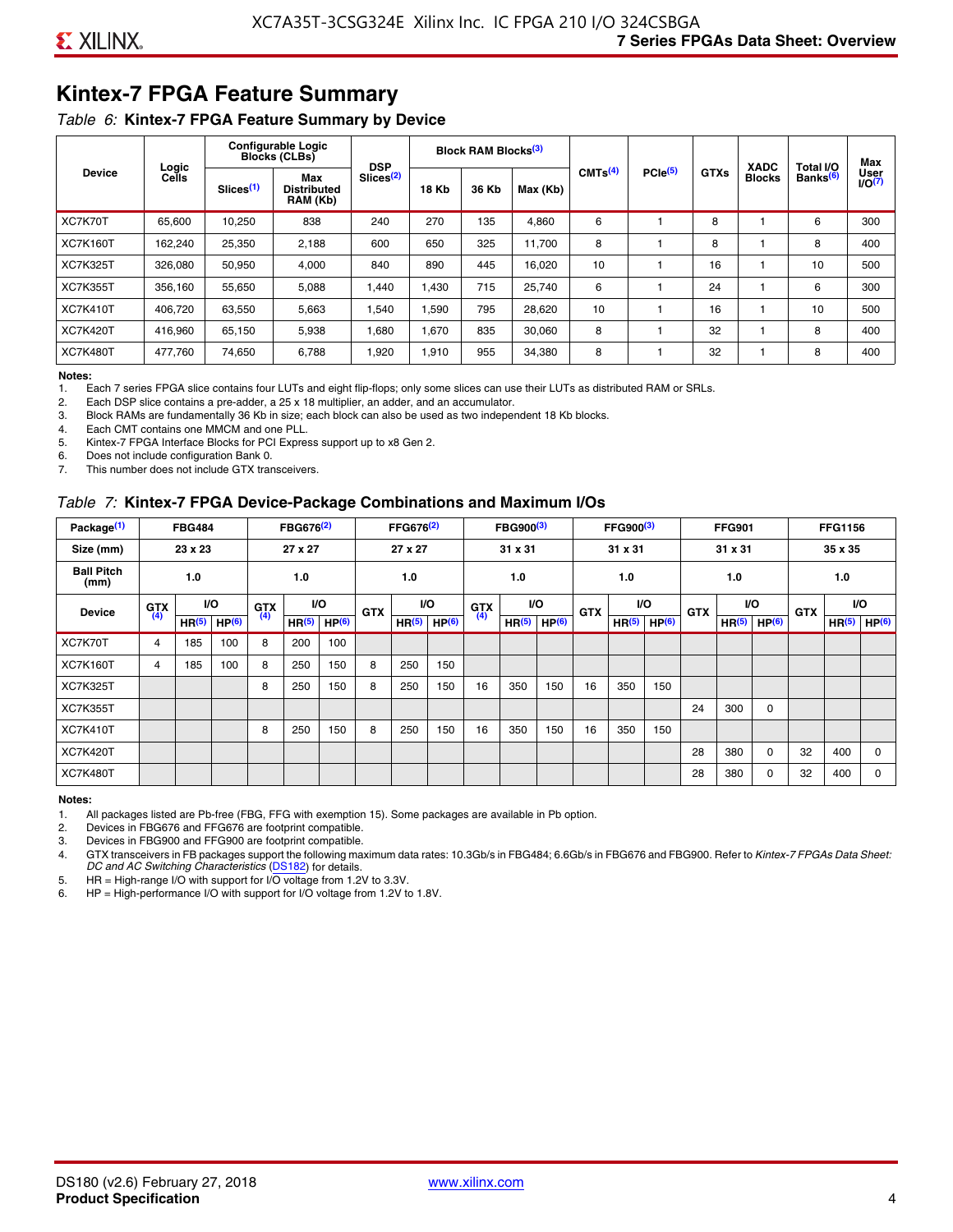# **Virtex-7 FPGA Feature Summary**

#### *Table 8:* **Virtex-7 FPGA Feature Summary**

|                       |                |                       | <b>Configurable Logic</b><br><b>Blocks (CLBs)</b> | <b>DSP</b>            |       | <b>Block RAM Blocks<sup>(4)</sup></b> |             | <b>CMTs</b> | <b>PCIe</b>    |            |            |            | <b>XADC</b>   | Total I/O            | Max                 |                     |
|-----------------------|----------------|-----------------------|---------------------------------------------------|-----------------------|-------|---------------------------------------|-------------|-------------|----------------|------------|------------|------------|---------------|----------------------|---------------------|---------------------|
| Device <sup>(1)</sup> | Logic<br>Cells | Slices <sup>(2)</sup> | Max<br><b>Distributed</b><br>RAM (Kb)             | Slices <sup>(3)</sup> | 18 Kb | 36 Kb                                 | Max<br>(Kb) | (5)         | (6)            | <b>GTX</b> | <b>GTH</b> | <b>GTZ</b> | <b>Blocks</b> | Banks <sup>(7)</sup> | User<br>$1/O^{(8)}$ | SLRs <sup>(9)</sup> |
| <b>XC7V585T</b>       | 582,720        | 91,050                | 6,938                                             | .260                  | 1,590 | 795                                   | 28,620      | 18          | 3              | 36         | $\Omega$   | $\Omega$   |               | 17                   | 850                 | N/A                 |
| XC7V2000T             | 1,954,560      | 305,400               | 21,550                                            | 2,160                 | 2,584 | ,292                                  | 46,512      | 24          | 4              | 36         | $\Omega$   | 0          |               | 24                   | 1,200               | 4                   |
| XC7VX330T             | 326,400        | 51,000                | 4,388                                             | 1,120                 | 1,500 | 750                                   | 27,000      | 14          | $\overline{2}$ | $\Omega$   | 28         | 0          |               | 14                   | 700                 | N/A                 |
| XC7VX415T             | 412,160        | 64,400                | 6,525                                             | 2,160                 | 1,760 | 880                                   | 31,680      | 12          | 2              | $\Omega$   | 48         | $\Omega$   |               | 12                   | 600                 | N/A                 |
| XC7VX485T             | 485,760        | 75,900                | 8,175                                             | 2,800                 | 2,060 | 1,030                                 | 37,080      | 14          | 4              | 56         | $\Omega$   | $\Omega$   |               | 14                   | 700                 | N/A                 |
| XC7VX550T             | 554,240        | 86,600                | 8,725                                             | 2,880                 | 2,360 | 1,180                                 | 42,480      | 20          | $\overline{2}$ | $\Omega$   | 80         | $\Omega$   |               | 16                   | 600                 | N/A                 |
| XC7VX690T             | 693,120        | 108,300               | 10,888                                            | 3,600                 | 2,940 | 1,470                                 | 52,920      | 20          | 3              | $\Omega$   | 80         | $\Omega$   |               | 20                   | 1,000               | N/A                 |
| XC7VX980T             | 979,200        | 153,000               | 13,838                                            | 3,600                 | 3,000 | <b>.500</b>                           | 54,000      | 18          | 3              | $\Omega$   | 72         | $\Omega$   |               | 18                   | 900                 | N/A                 |
| <b>XC7VX1140T</b>     | 1,139,200      | 178,000               | 17,700                                            | 3,360                 | 3,760 | .880                                  | 67,680      | 24          | 4              | $\Omega$   | 96         | $\Omega$   |               | 22                   | 1,100               | 4                   |
| XC7VH580T             | 580,480        | 90,700                | 8,850                                             | 0.680                 | 1,880 | 940                                   | 33,840      | 12          | $\overline{c}$ | $\Omega$   | 48         | 8          |               | 12                   | 600                 | $\mathbf{2}$        |
| XC7VH870T             | 876,160        | 136,900               | 13,275                                            | 2,520                 | 2,820 | 1,410                                 | 50,760      | 18          | 3              | $\Omega$   | 72         | 16         |               | 6                    | 300                 | 3                   |

#### **Notes:**

1. EasyPath™-7 FPGAs are also available to provide a fast, simple, and risk-free solution for cost reducing Virtex-7 T and Virtex-7 XT FPGA designs

2. Each 7 series FPGA slice contains four LUTs and eight flip-flops; only some slices can use their LUTs as distributed RAM or SRLs.

Each DSP slice contains a pre-adder, a 25 x 18 multiplier, an adder, and an accumulator.

4. Block RAMs are fundamentally 36 Kb in size; each block can also be used as two independent 18 Kb blocks.

5. Each CMT contains one MMCM and one PLL.

6. Virtex-7 T FPGA Interface Blocks for PCI Express support up to x8 Gen 2. Virtex-7 XT and Virtex-7 HT Interface Blocks for PCI Express support up to x8 Gen 3, with the exception of the XC7VX485T device, which supports x8 Gen 2.

7. Does not include configuration Bank 0.

8. This number does not include GTX, GTH, or GTZ transceivers.

9. Super logic regions (SLRs) are the constituent parts of FPGAs that use SSI technology. Virtex-7 HT devices use SSI technology to connect SLRs with 28.05 Gb/s transceivers.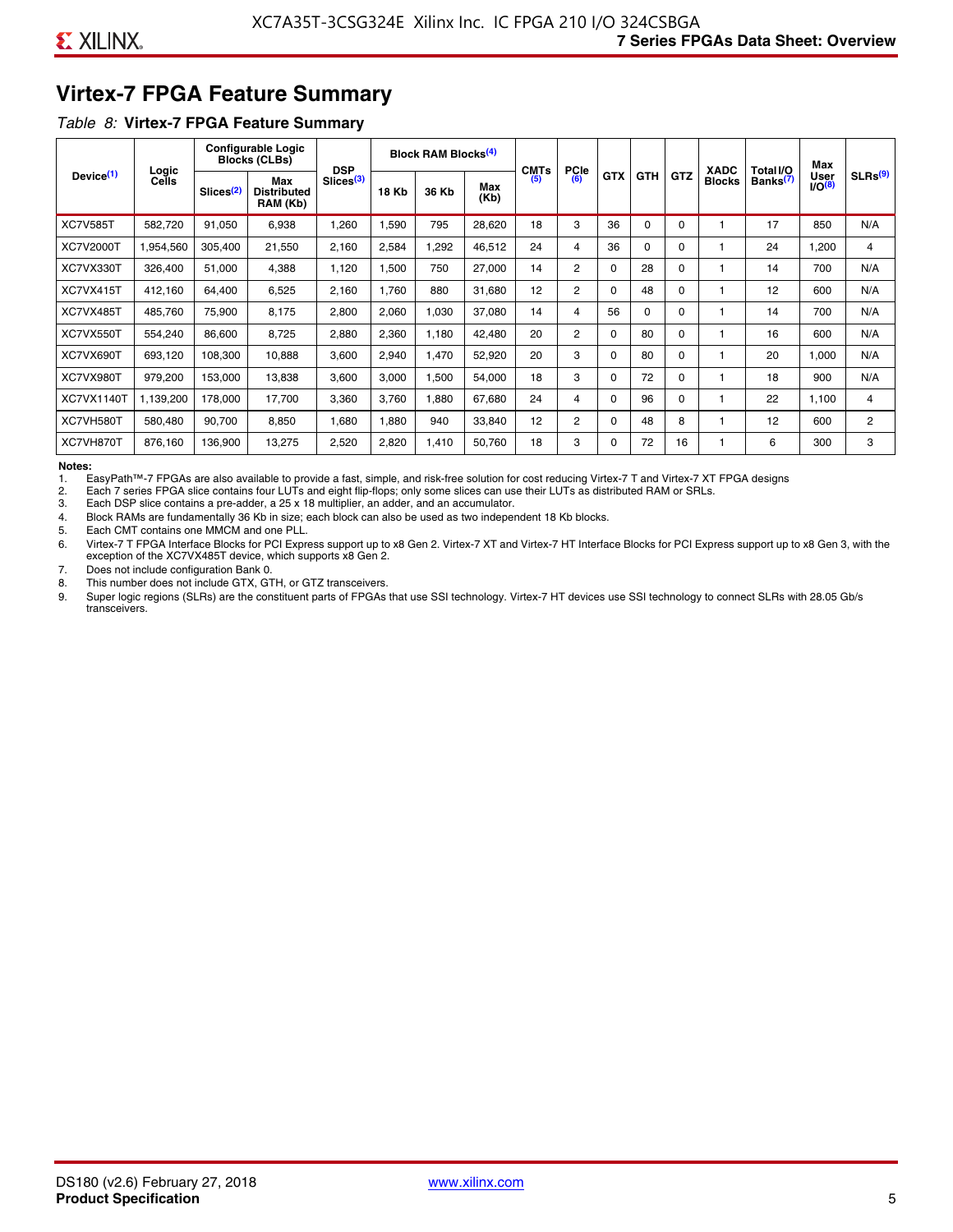#### *Table 9:* **Virtex-7 FPGA Device-Package Combinations and Maximum I/Os**

| Package <sup>(1)</sup> |            | <b>FFG1157</b> |                   |                   |            |            | FFG1761 <sup>(2)</sup> |                   |            |                   | FHG1761 <sup>(2)</sup> |                   |    | <b>FLG1925</b>    |                   |
|------------------------|------------|----------------|-------------------|-------------------|------------|------------|------------------------|-------------------|------------|-------------------|------------------------|-------------------|----|-------------------|-------------------|
| Size (mm)              |            |                | 35 x 35           |                   |            |            | 42.5 x 42.5            |                   |            |                   | 45 x 45                |                   |    | 45 x 45           |                   |
| <b>Ball Pitch</b>      |            |                | 1.0               |                   |            |            | 1.0                    |                   |            |                   | 1.0                    |                   |    | 1.0               |                   |
| <b>Device</b>          | <b>GTX</b> | <b>GTH</b>     |                   | <b>VO</b>         | <b>GTX</b> | <b>GTH</b> |                        | I/O               | <b>GTX</b> | VO.<br><b>GTH</b> |                        | <b>GTX</b>        |    | VO.               |                   |
|                        |            |                | HR <sup>(3)</sup> | HP <sup>(4)</sup> |            |            | HR <sup>(3)</sup>      | HP <sup>(4)</sup> |            |                   | HR <sup>(3)</sup>      | HP <sup>(4)</sup> |    | HR <sup>(3)</sup> | HP <sup>(4)</sup> |
| <b>XC7V585T</b>        | 20         | 0              | 0                 | 600               | 36         | 0          | 100                    | 750               |            |                   |                        |                   |    |                   |                   |
| XC7V2000T              |            |                |                   |                   |            |            |                        |                   | 36         | $\mathbf 0$       | 0                      | 850               | 16 | 0                 | 1,200             |
| XC7VX330T              | $\Omega$   | 20             | $\Omega$          | 600               | $\Omega$   | 28         | 50                     | 650               |            |                   |                        |                   |    |                   |                   |
| XC7VX415T              | $\Omega$   | 20             | $\Omega$          | 600               |            |            |                        |                   |            |                   |                        |                   |    |                   |                   |
| XC7VX485T              | 20         | 0              | 0                 | 600               | 28         | 0          | 0                      | 700               |            |                   |                        |                   |    |                   |                   |
| XC7VX550T              |            |                |                   |                   |            |            |                        |                   |            |                   |                        |                   |    |                   |                   |
| XC7VX690T              | $\Omega$   | 20             | $\Omega$          | 600               | $\Omega$   | 36         | $\Omega$               | 850               |            |                   |                        |                   |    |                   |                   |
| XC7VX980T              |            |                |                   |                   |            |            |                        |                   |            |                   |                        |                   |    |                   |                   |
| XC7VX1140T             |            |                |                   |                   |            |            |                        |                   |            |                   |                        |                   |    |                   |                   |

#### **Notes:**

1. All packages listed are Pb-free (FFG, FHG, FLG with exemption 15). Some packages are available in Pb option.

2. Devices in FFG1761 and FHG1761 are footprint compatible.<br>3. HR = High-range I/O with support for I/O voltage from 1.2V to

HR = High-range I/O with support for I/O voltage from 1.2V to 3.3V.

4. HP = High-performance I/O with support for I/O voltage from 1.2V to 1.8V.

#### *Table 10:* **Virtex-7 FPGA Device-Package Combinations and Maximum I/Os - Continued**

| Package <sup>(1)</sup> |          | <b>FFG1158</b> |                  |            | FFG1926 <sup>(2)</sup> |                  |            | FLG1926 <sup>(2)</sup> |                  |    | <b>FFG1927</b> |                  |            | FFG1928 <sup>(3)</sup> |                  |            | FLG1928 <sup>(3)</sup> |                  |             | FFG1930 <sup>(4)</sup> |           |            | $FLG1930^{(4)}$ |                  |
|------------------------|----------|----------------|------------------|------------|------------------------|------------------|------------|------------------------|------------------|----|----------------|------------------|------------|------------------------|------------------|------------|------------------------|------------------|-------------|------------------------|-----------|------------|-----------------|------------------|
| Size (mm)              |          | 35 x 35        |                  |            | 45 x 45                |                  |            | 45 x 45                |                  |    | 45 x 45        |                  |            | 45 x 45                |                  |            | 45 x 45                |                  |             | 45 x 45                |           |            | 45 x 45         |                  |
| <b>Ball Pitch</b>      |          | 1.0            |                  |            | 1.0                    |                  |            | 1.0                    |                  |    | 1.0            |                  |            | 1.0                    |                  |            | 1.0                    |                  |             | 1.0                    |           |            | 1.0             |                  |
|                        |          |                | <b>VO</b>        |            |                        | <b>VO</b>        |            |                        | VO.              |    |                | <b>VO</b>        |            |                        | <b>VO</b>        |            |                        | <b>VO</b>        |             |                        | <b>VO</b> |            |                 | VO.              |
| <b>Device</b>          |          | <b>GTX GTH</b> | <b>HP</b><br>(5) | <b>GTX</b> | <b>GTH</b>             | <b>HP</b><br>(5) | <b>GTX</b> | <b>GTH</b>             | <b>HP</b><br>(5) |    | <b>GTX GTH</b> | <b>HP</b><br>(5) | <b>GTX</b> | <b>GTH</b>             | <b>HP</b><br>(5) | <b>GTX</b> | <b>GTH</b>             | <b>HP</b><br>(5) | <b>GTX</b>  | GTH                    | HP<br>(5) | <b>GTX</b> | GTH             | <b>HP</b><br>(5) |
| <b>XC7V585T</b>        |          |                |                  |            |                        |                  |            |                        |                  |    |                |                  |            |                        |                  |            |                        |                  |             |                        |           |            |                 |                  |
| XC7V2000T              |          |                |                  |            |                        |                  |            |                        |                  |    |                |                  |            |                        |                  |            |                        |                  |             |                        |           |            |                 |                  |
| XC7VX330T              |          |                |                  |            |                        |                  |            |                        |                  |    |                |                  |            |                        |                  |            |                        |                  |             |                        |           |            |                 |                  |
| XC7VX415T              | $\Omega$ | 48             | 350              |            |                        |                  |            |                        |                  | 0  | 48             | 600              |            |                        |                  |            |                        |                  |             |                        |           |            |                 |                  |
| XC7VX485T              | 48       | 0              | 350              |            |                        |                  |            |                        |                  | 56 | 0              | 600              |            |                        |                  |            |                        |                  | 24          | 0                      | 700       |            |                 |                  |
| XC7VX550T              | 0        | 48             | 350              |            |                        |                  |            |                        |                  | 0  | 80             | 600              |            |                        |                  |            |                        |                  |             |                        |           |            |                 |                  |
| XC7VX690T              | $\Omega$ | 48             | 350              | $\Omega$   | 64                     | 720              |            |                        |                  | 0  | 80             | 600              |            |                        |                  |            |                        |                  | $\mathbf 0$ | 24                     | 1,000     |            |                 |                  |
| XC7VX980T              |          |                |                  | $\Omega$   | 64                     | 720              |            |                        |                  |    |                |                  | $\Omega$   | 72                     | 480              |            |                        |                  | 0           | 24                     | 900       |            |                 |                  |
| XC7VX1140T             |          |                |                  |            |                        |                  | $\Omega$   | 64                     | 720              |    |                |                  |            |                        |                  | $\Omega$   | 96                     | 480              |             |                        |           | 0          | 24              | 1,100            |

**Notes:** 

1. All packages listed are Pb-free (FFG, FLG with exemption 15). Some packages are available in Pb option.<br>2. Devices in FFG1926 and FLG1926 are footprint compatible.

2. Devices in FFG1926 and FLG1926 are footprint compatible.

3. Devices in FFG1928 and FLG1928 are footprint compatible.

4. Devices in FFG1930 and FLG1930 are footprint compatible.<br>5. HP = High-performance I/O with support for I/O voltage from HP = High-performance I/O with support for I/O voltage from 1.2V to 1.8V.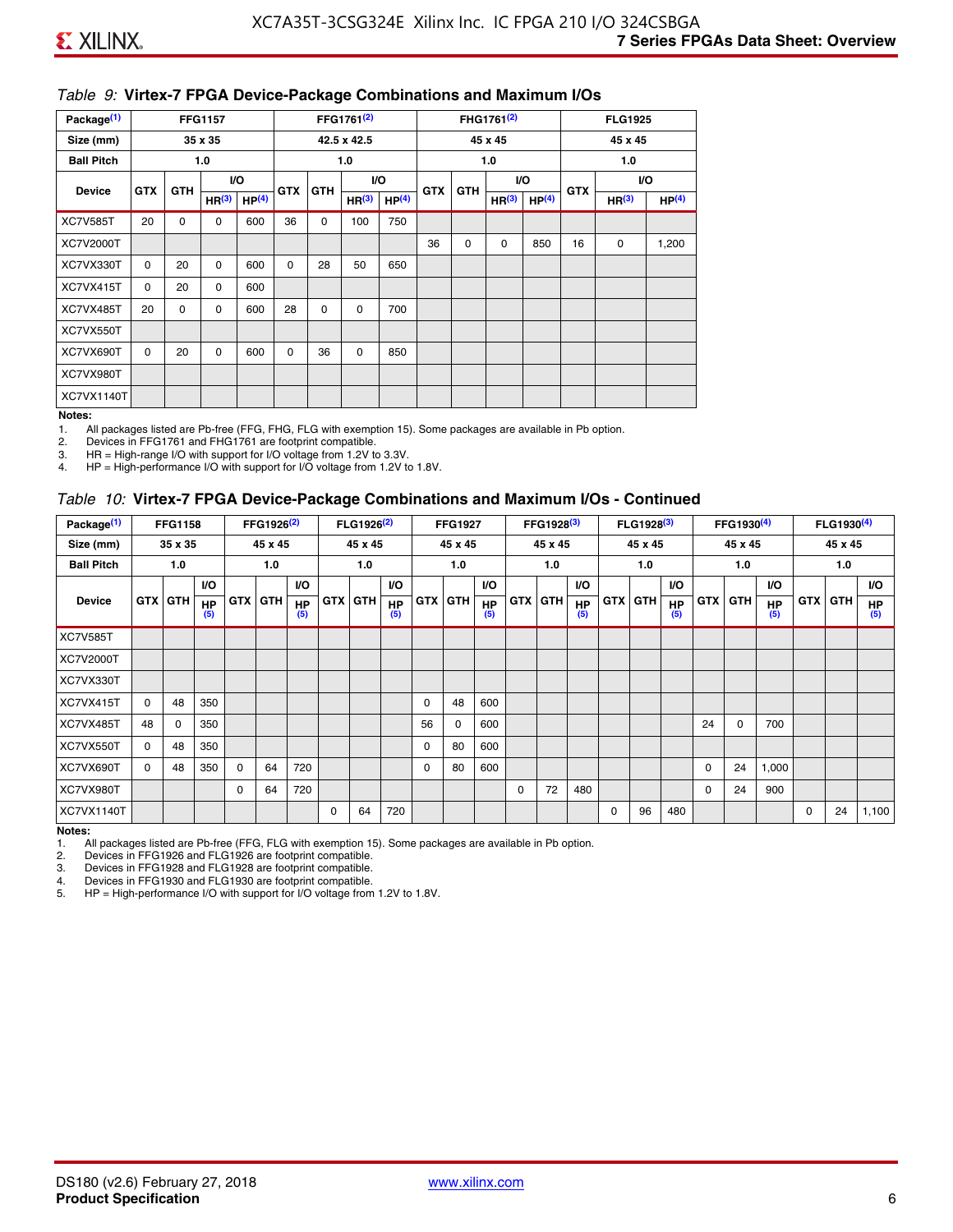#### *Table 11:* **Virtex-7 HT FPGA Device-Package Combinations and Maximum I/Os**

| Package <sup>(1)</sup> |            | <b>FLG1155</b> |       |            | <b>FLG1931</b> |           |            | <b>FLG1932</b> |                   |
|------------------------|------------|----------------|-------|------------|----------------|-----------|------------|----------------|-------------------|
| Size (mm)              |            | 35 x 35        |       |            | 45 x 45        |           |            | 45 x 45        |                   |
| <b>Ball Pitch</b>      |            | 1.0            |       |            | 1.0            |           |            | 1.0            |                   |
|                        |            |                | VO.   |            |                | <b>VO</b> |            |                | VO.               |
| <b>Device</b>          | <b>GTH</b> | <b>GTZ</b>     | HP(2) | <b>GTH</b> | <b>GTZ</b>     | HP(2)     | <b>GTH</b> | <b>GTZ</b>     | HP <sup>(2)</sup> |
| XC7VH580T              | 24         | 8              | 400   | 48         | 8              | 600       |            |                |                   |
| XC7VH870T              |            |                |       |            |                |           | 72         | 16             | 300               |

#### **Notes:**

1. All packages listed are Pb-free with exemption 15. Some packages are available in Pb option.

2. HP = High-performance I/O with support for I/O voltage from 1.2V to 1.8V.

# **Stacked Silicon Interconnect (SSI) Technology**

There are many challenges associated with creating high capacity FPGAs that Xilinx addresses with the SSI technology. SSI technology enables multiple super logic regions (SLRs) to be combined on a passive interposer layer, using proven manufacturing and assembly techniques from industry leaders, to create a single FPGA with more than ten thousand inter-SLR connections, providing ultra-high bandwidth connectivity with low latency and low power consumption. There are two types of SLRs used in Virtex-7 FPGAs: a logic intensive SLR used in the Virtex-7 T devices and a DSP/block RAM/transceiver-rich SLR used in the Virtex-7 XT and HT devices. SSI technology enables the production of higher capability FPGAs than traditional manufacturing methods, enabling the highest capacity and highest performance FPGAs ever created to reach production more quickly and with less risk than would otherwise be possible. Thousands of super long line (SLL) routing resources and ultra-high performance clock lines that cross between the SLRs ensure that designs span seamlessly across these high-density programmable logic devices.

# **CLBs, Slices, and LUTs**

Some key features of the CLB architecture include:

- Real 6-input look-up tables (LUTs)
- Memory capability within the LUT
- Register and shift register functionality

The LUTs in 7 series FPGAs can be configured as either one 6-input LUT (64-bit ROMs) with one output, or as two 5-input LUTs (32-bit ROMs) with separate outputs but common addresses or logic inputs. Each LUT output can optionally be registered in a flip-flop. Four such LUTs and their eight flip-flops as well as multiplexers and arithmetic carry logic form a slice, and two slices form a configurable logic block (CLB). Four of the eight flip-flops per slice (one per LUT) can optionally be configured as latches.

Between 25–50% of all slices can also use their LUTs as distributed 64-bit RAM or as 32-bit shift registers (SRL32) or as two SRL16s. Modern synthesis tools take advantage of these highly efficient logic, arithmetic, and memory features.

# **Clock Management**

Some of the key highlights of the clock management architecture include:

- High-speed buffers and routing for low-skew clock distribution
- Frequency synthesis and phase shifting
- Low-jitter clock generation and jitter filtering

Each 7 series FPGA has up to 24 clock management tiles (CMTs), each consisting of one mixed-mode clock manager (MMCM) and one phase-locked loop (PLL).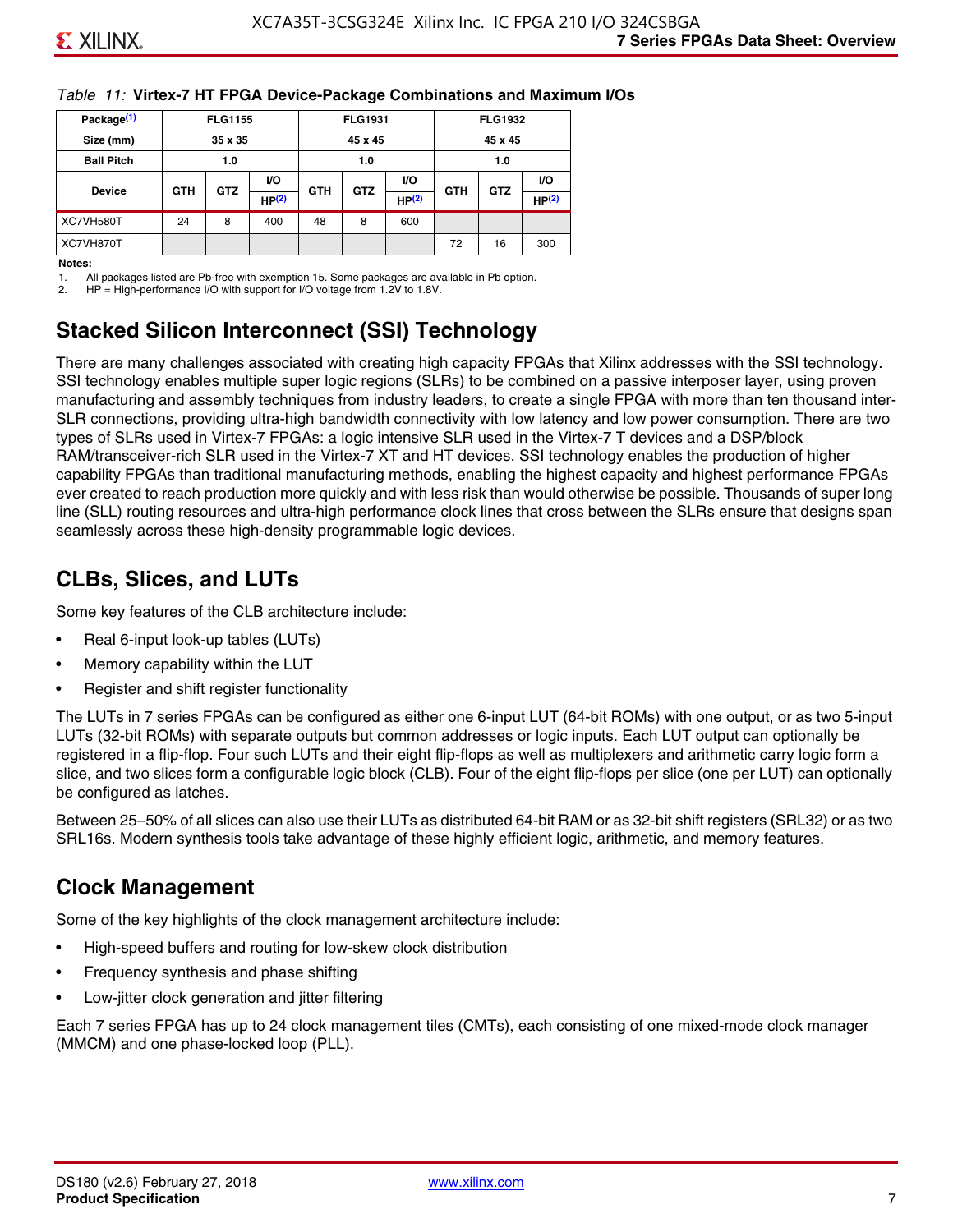## **Mixed-Mode Clock Manager and Phase-Locked Loop**

The MMCM and PLL share many characteristics. Both can serve as a frequency synthesizer for a wide range of frequencies and as a jitter filter for incoming clocks. At the center of both components is a voltage-controlled oscillator (VCO), which speeds up and slows down depending on the input voltage it receives from the phase frequency detector (PFD).

There are three sets of programmable frequency dividers: D, M, and O. The pre-divider D (programmable by configuration and afterwards via DRP) reduces the input frequency and feeds one input of the traditional PLL phase/frequency comparator. The feedback divider M (programmable by configuration and afterwards via DRP) acts as a multiplier because it divides the VCO output frequency before feeding the other input of the phase comparator. D and M must be chosen appropriately to keep the VCO within its specified frequency range. The VCO has eight equally-spaced output phases  $(0^\circ, 45^\circ, 90^\circ, 135^\circ, 180^\circ, 225^\circ, 270^\circ,$  and  $315^\circ$ ). Each can be selected to drive one of the output dividers (six for the PLL, O0 to O5, and seven for the MMCM, O0 to O6), each programmable by configuration to divide by any integer from 1 to 128.

The MMCM and PLL have three input-jitter filter options: low bandwidth, high bandwidth, or optimized mode. Low-bandwidth mode has the best jitter attenuation but not the smallest phase offset. High-bandwidth mode has the best phase offset, but not the best jitter attenuation. Optimized mode allows the tools to find the best setting.

#### **MMCM Additional Programmable Features**

The MMCM can have a fractional counter in either the feedback path (acting as a multiplier) or in one output path. Fractional counters allow non-integer increments of  $1/8$  and can thus increase frequency synthesis capabilities by a factor of 8.

The MMCM can also provide fixed or dynamic phase shift in small increments that depend on the VCO frequency. At 1600 MHz, the phase-shift timing increment is 11.2 ps.

## **Clock Distribution**

Each 7 series FPGA provides six different types of clock lines (BUFG, BUFR, BUFIO, BUFH, BUFMR, and the highperformance clock) to address the different clocking requirements of high fanout, short propagation delay, and extremely low skew.

#### **Global Clock Lines**

In each 7 series FPGA (except XC7S6 and XC7S15), 32 global clock lines have the highest fanout and can reach every flipflop clock, clock enable, and set/reset, as well as many logic inputs. There are 12 global clock lines within any clock region driven by the horizontal clock buffers (BUFH). Each BUFH can be independently enabled/disabled, allowing for clocks to be turned off within a region, thereby offering fine-grain control over which clock regions consume power. Global clock lines can be driven by global clock buffers, which can also perform glitchless clock multiplexing and clock enable functions. Global clocks are often driven from the CMT, which can completely eliminate the basic clock distribution delay.

#### **Regional Clocks**

Regional clocks can drive all clock destinations in their region. A region is defined as an area that is 50 I/O and 50 CLB high and half the chip wide. 7 series FPGAs have between two and twenty-four regions. There are four regional clock tracks in every region. Each regional clock buffer can be driven from any of four clock-capable input pins, and its frequency can optionally be divided by any integer from 1 to 8.

#### **I/O Clocks**

I/O clocks are especially fast and serve only I/O logic and serializer/deserializer (SerDes) circuits, as described in the I/O Logic section. The 7 series devices have a direct connection from the MMCM to the I/O for low-jitter, high-performance interfaces.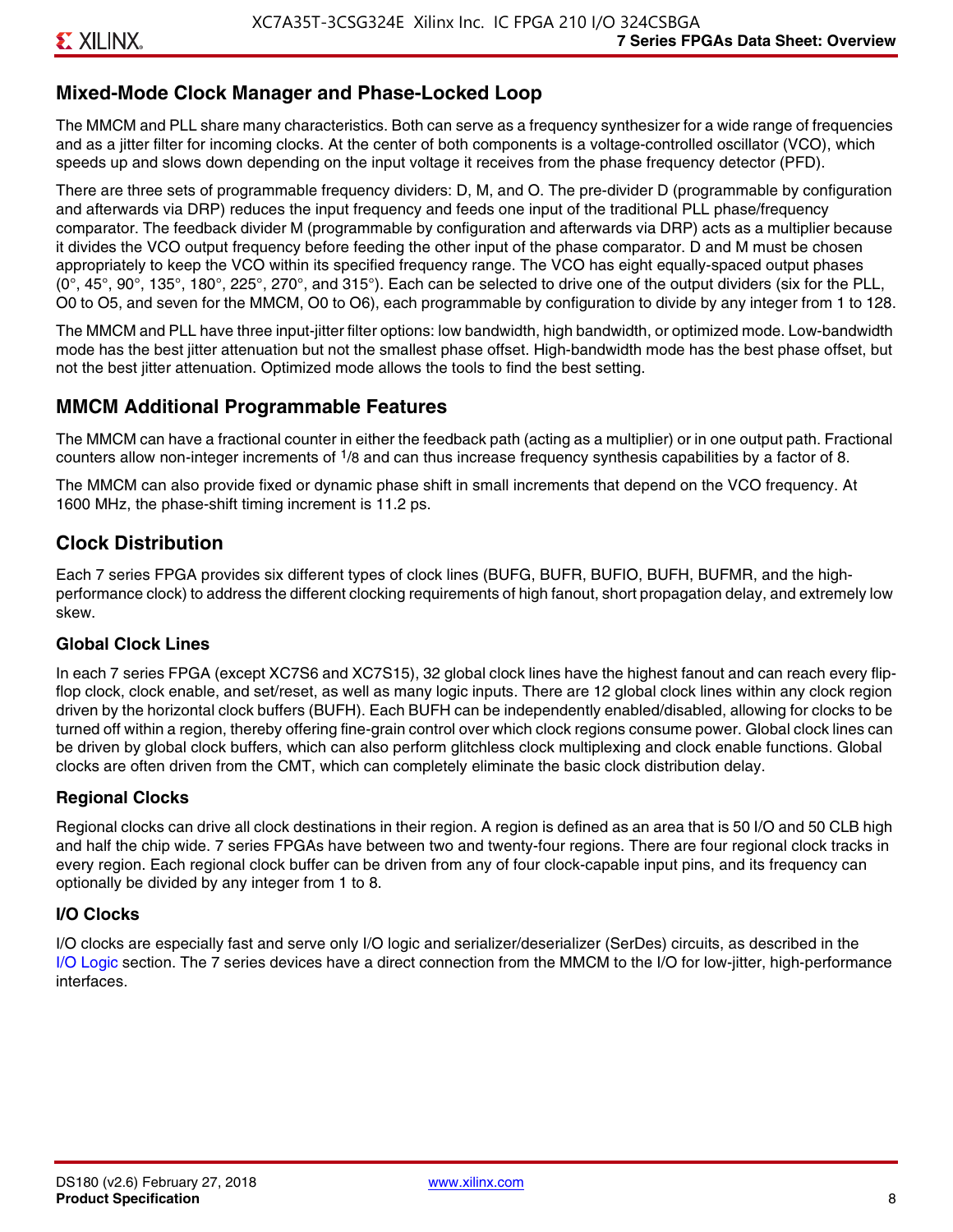# **Block RAM**

Some of the key features of the block RAM include:

- Dual-port 36 Kb block RAM with port widths of up to 72
- Programmable FIFO logic
- Built-in optional error correction circuitry

Every 7 series FPGA has between 5 and 1,880 dual-port block RAMs, each storing 36 Kb. Each block RAM has two completely independent ports that share nothing but the stored data.

# **Synchronous Operation**

Each memory access, read or write, is controlled by the clock. All inputs, data, address, clock enables, and write enables are registered. Nothing happens without a clock. The input address is always clocked, retaining data until the next operation. An optional output data pipeline register allows higher clock rates at the cost of an extra cycle of latency.

During a write operation, the data output can reflect either the previously stored data, the newly written data, or can remain unchanged.

#### **Programmable Data Width**

Each port can be configured as 32K  $\times$  1, 16K  $\times$  2, 8K  $\times$  4, 4K  $\times$  9 (or 8), 2K  $\times$  18 (or 16), 1K  $\times$  36 (or 32), or 512  $\times$  72 (or 64). The two ports can have different aspect ratios without any constraints.

Each block RAM can be divided into two completely independent 18 Kb block RAMs that can each be configured to any aspect ratio from 16K  $\times$  1 to 512  $\times$  36. Everything described previously for the full 36 Kb block RAM also applies to each of the smaller 18 Kb block RAMs.

Only in simple dual-port (SDP) mode can data widths of greater than 18 bits (18 Kb RAM) or 36 bits (36 Kb RAM) be accessed. In this mode, one port is dedicated to read operation, the other to write operation. In SDP mode, one side (read or write) can be variable, while the other is fixed to 32/36 or 64/72.

Both sides of the dual-port 36 Kb RAM can be of variable width.

Two adjacent 36 Kb block RAMs can be configured as one cascaded 64K × 1 dual-port RAM without any additional logic.

#### **Error Detection and Correction**

Each 64-bit-wide block RAM can generate, store, and utilize eight additional Hamming code bits and perform single-bit error correction and double-bit error detection (ECC) during the read process. The ECC logic can also be used when writing to or reading from external 64- to 72-bit-wide memories.

## **FIFO Controller**

The built-in FIFO controller for single-clock (synchronous) or dual-clock (asynchronous or multirate) operation increments the internal addresses and provides four handshaking flags: full, empty, almost full, and almost empty. The almost full and almost empty flags are freely programmable. Similar to the block RAM, the FIFO width and depth are programmable, but the write and read ports always have identical width.

First word fall-through mode presents the first-written word on the data output even before the first read operation. After the first word has been read, there is no difference between this mode and the standard mode.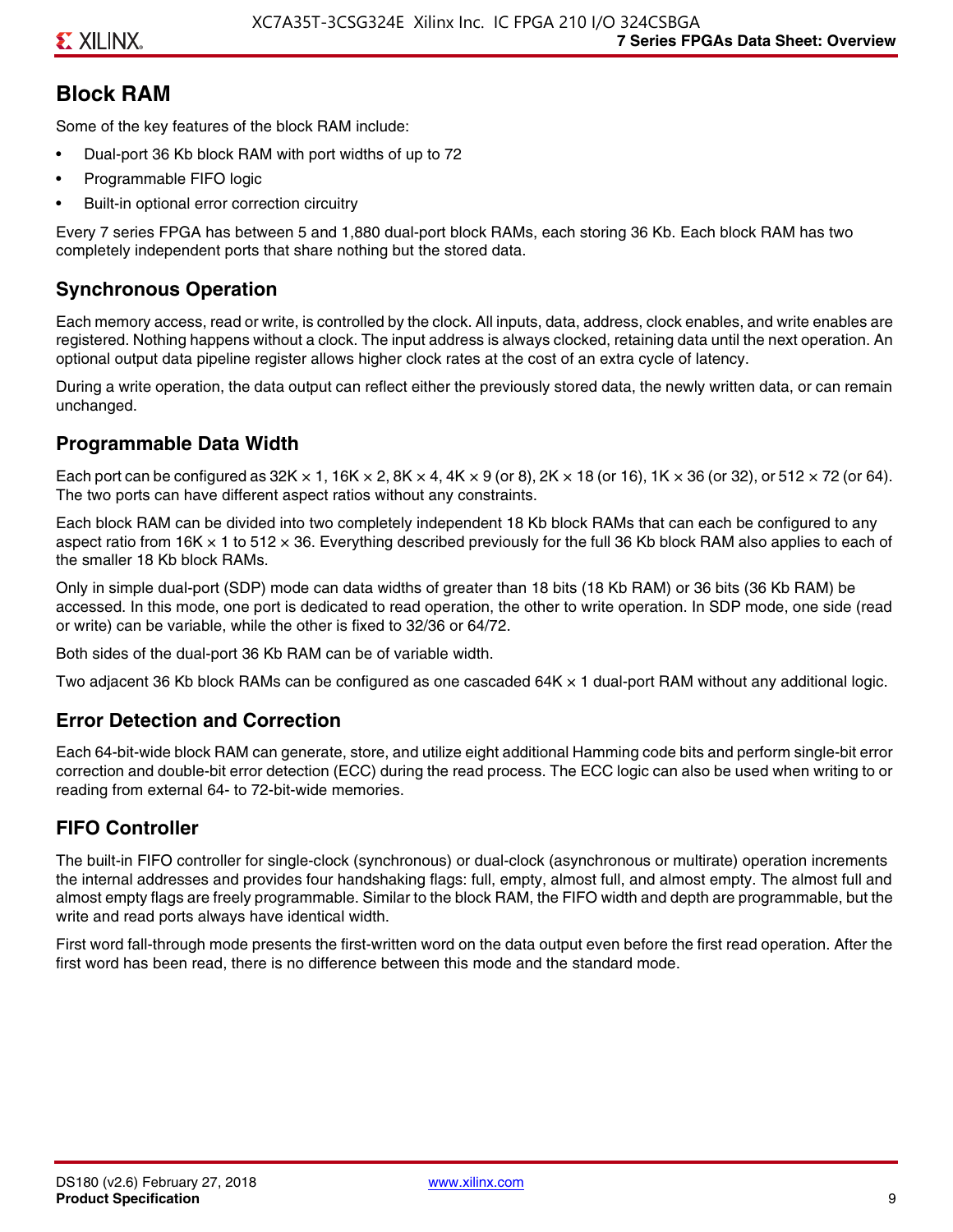# **Digital Signal Processing — DSP Slice**

Some highlights of the DSP functionality include:

- $25 \times 18$  two's complement multiplier/accumulator high-resolution (48 bit) signal processor
- Power saving pre-adder to optimize symmetrical filter applications
- Advanced features: optional pipelining, optional ALU, and dedicated buses for cascading

DSP applications use many binary multipliers and accumulators, best implemented in dedicated DSP slices. All 7 series FPGAs have many dedicated, full custom, low-power DSP slices, combining high speed with small size while retaining system design flexibility.

Each DSP slice fundamentally consists of a dedicated 25 × 18 bit two's complement multiplier and a 48-bit accumulator, both capable of operating up to 741 MHz. The multiplier can be dynamically bypassed, and two 48-bit inputs can feed a single-instruction-multiple-data (SIMD) arithmetic unit (dual 24-bit add/subtract/accumulate or quad 12-bit add/subtract/accumulate), or a logic unit that can generate any one of ten different logic functions of the two operands.

The DSP includes an additional pre-adder, typically used in symmetrical filters. This pre-adder improves performance in densely packed designs and reduces the DSP slice count by up to 50%. The DSP also includes a 48-bit-wide Pattern Detector that can be used for convergent or symmetric rounding. The pattern detector is also capable of implementing 96-bit-wide logic functions when used in conjunction with the logic unit.

The DSP slice provides extensive pipelining and extension capabilities that enhance the speed and efficiency of many applications beyond digital signal processing, such as wide dynamic bus shifters, memory address generators, wide bus multiplexers, and memory-mapped I/O register files. The accumulator can also be used as a synchronous up/down counter.

# **Input/Output**

Some highlights of the input/output functionality include:

- High-performance SelectIO technology with support for 1,866 Mb/s DDR3
- High-frequency decoupling capacitors within the package for enhanced signal integrity
- Digitally Controlled Impedance that can be 3-stated for lowest power, high-speed I/O operation

The number of I/O pins varies depending on device and package size. Each I/O is configurable and can comply with a large number of I/O standards. With the exception of the supply pins and a few dedicated configuration pins, all other package pins have the same I/O capabilities, constrained only by certain banking rules. The I/O in 7 series FPGAs are classed as high range (HR) or high performance (HP). The HR I/Os offer the widest range of voltage support, from 1.2V to 3.3V. The HP I/Os are optimized for highest performance operation, from 1.2V to 1.8V.

HR and HP I/O pins in 7 series FPGAs are organized in banks, with 50 pins per bank. Each bank has one common V<sub>CCO</sub> output supply, which also powers certain input buffers. Some single-ended input buffers require an internally generated or an externally applied reference voltage ( $V_{RFF}$ ). There are two  $V_{RFF}$  pins per bank (except configuration bank 0). A single bank can have only one  $V_{\text{RFF}}$  voltage value.

Xilinx 7 series FPGAs use a variety of package types to suit the needs of the user, including small form factor wire-bond packages for lowest cost; conventional, high performance flip-chip packages; and bare-die flip-chip packages that balance smaller form factor with high performance. In the flip-chip packages, the silicon device is attached to the package substrate using a high-performance flip-chip process. Controlled ESR discrete decoupling capacitors are mounted on the package substrate to optimize signal integrity under simultaneous switching of outputs (SSO) conditions.

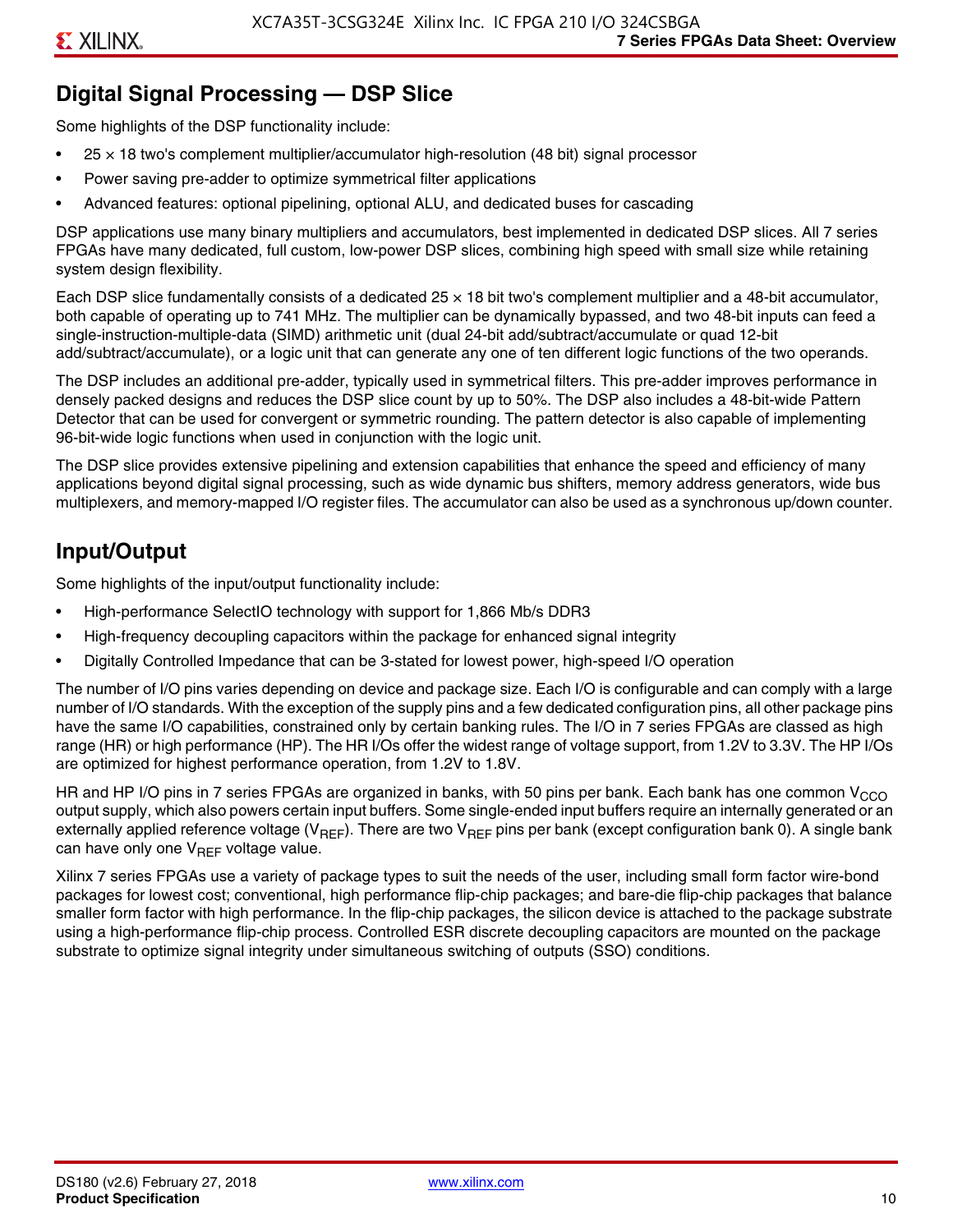# **I/O Electrical Characteristics**

Single-ended outputs use a conventional CMOS push/pull output structure driving High towards  $V_{CCO}$  or Low towards ground, and can be put into a high-Z state. The system designer can specify the slew rate and the output strength. The input is always active but is usually ignored while the output is active. Each pin can optionally have a weak pull-up or a weak pulldown resistor.

Most signal pin pairs can be configured as differential input pairs or output pairs. Differential input pin pairs can optionally be terminated with a 100Ω internal resistor. All 7 series devices support differential standards beyond LVDS: RSDS, BLVDS, differential SSTL, and differential HSTL.

Each of the I/Os supports memory I/O standards, such as single-ended and differential HSTL as well as single-ended SSTL and differential SSTL. The SSTL I/O standard can support data rates of up to 1,866 Mb/s for DDR3 interfacing applications.

#### **3-State Digitally Controlled Impedance and Low Power I/O Features**

The 3-state Digitally Controlled Impedance (T\_DCI) can control the output drive impedance (series termination) or can provide parallel termination of an input signal to V<sub>CCO</sub> or split (Thevenin) termination to V<sub>CCO</sub>/2. This allows users to eliminate off-chip termination for signals using T\_DCI. In addition to board space savings, the termination automatically turns off when in output mode or when 3-stated, saving considerable power compared to off-chip termination. The I/Os also have low power modes for IBUF and IDELAY to provide further power savings, especially when used to implement memory interfaces.

## **I/O Logic**

#### **Input and Output Delay**

All inputs and outputs can be configured as either combinatorial or registered. Double data rate (DDR) is supported by all inputs and outputs. Any input and some outputs can be individually delayed by up to 32 increments of 78 ps, 52 ps, or 39 ps each. Such delays are implemented as IDELAY and ODELAY. The number of delay steps can be set by configuration and can also be incremented or decremented while in use.

#### **ISERDES and OSERDES**

Many applications combine high-speed, bit-serial I/O with slower parallel operation inside the device. This requires a serializer and deserializer (SerDes) inside the I/O structure. Each I/O pin possesses an 8-bit IOSERDES (ISERDES and OSERDES) capable of performing serial-to-parallel or parallel-to-serial conversions with programmable widths of 2, 3, 4, 5, 6, 7, or 8 bits. By cascading two IOSERDES from two adjacent pins (default from differential I/O), wider width conversions of 10 and 14 bits can also be supported. The ISERDES has a special oversampling mode capable of asynchronous data recovery for applications like a 1.25 Gb/s LVDS I/O-based SGMII interface.

# **Low-Power Gigabit Transceivers**

Some highlights of the Low-Power Gigabit Transceivers include:

- High-performance transceivers capable of up to 6.6 Gb/s (GTP), 12.5 Gb/s (GTX), 13.1 Gb/s (GTH), or 28.05 Gb/s (GTZ) line rates depending on the family, enabling the first single device for 400G implementations.
- Low-power mode optimized for chip-to-chip interfaces.
- Advanced Transmit pre and post emphasis, receiver linear equalization (CTLE), and decision feedback equalization (DFE) for long reach or backplane applications. Auto-adaption at receiver equalization and on-chip Eye Scan for easy serial link tuning.

Ultra-fast serial data transmission to optical modules, between ICs on the same PCB, over the backplane, or over longer distances is becoming increasingly popular and important to enable customer line cards to scale to 100 Gb/s and onwards to 400 Gb/s. It requires specialized dedicated on-chip circuitry and differential I/O capable of coping with the signal integrity issues at these high data rates.

The transceiver count in the 7 series FPGAs ranges from up to 16 transceiver circuits in the Artix-7 family, up to 32 transceiver circuits in the Kintex-7 family, and up to 96 transceiver circuits in the Virtex-7 family. Each serial transceiver is a combined transmitter and receiver. The various 7 series serial transceivers use either a combination of ring oscillators and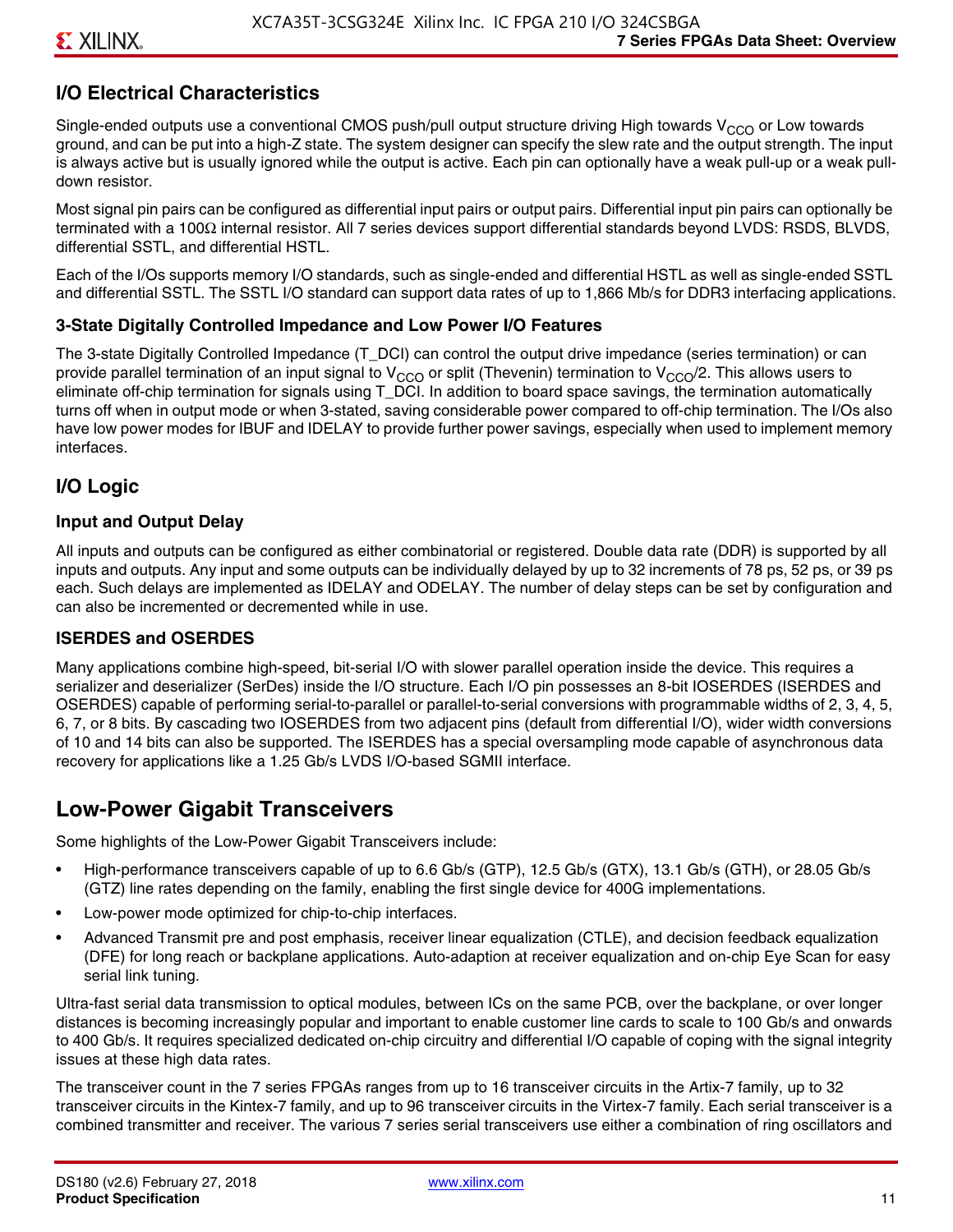LC tank or, in the case of the GTZ, a single LC tank architecture to allow the ideal blend of flexibility and performance while enabling IP portability across the family members. The different 7 series family members offer different top-end data rates. The GTP operates up to 6.6 Gb/s, the GTX operates up to 12.5 Gb/s, the GTH operates up to 13.1 Gb/s, and the GTZ operates up to 28.05 Gb/s. Lower data rates can be achieved using FPGA logic-based oversampling. The serial transmitter and receiver are independent circuits that use an advanced PLL architecture to multiply the reference frequency input by certain programmable numbers up to 100 to become the bit-serial data clock. Each transceiver has a large number of userdefinable features and parameters. All of these can be defined during device configuration, and many can also be modified during operation.

#### **Transmitter**

The transmitter is fundamentally a parallel-to-serial converter with a conversion ratio of 16, 20, 32, 40, 64, or 80. Additionally, the GTZ transmitter supports up to 160 bit data widths. This allows the designer to trade-off datapath width for timing margin in high-performance designs. These transmitter outputs drive the PC board with a single-channel differential output signal. TXOUTCLK is the appropriately divided serial data clock and can be used directly to register the parallel data coming from the internal logic. The incoming parallel data is fed through an optional FIFO and has additional hardware support for the 8B/10B, 64B/66B, or 64B/67B encoding schemes to provide a sufficient number of transitions. The bit-serial output signal drives two package pins with differential signals. This output signal pair has programmable signal swing as well as programmable pre- and post-emphasis to compensate for PC board losses and other interconnect characteristics. For shorter channels, the swing can be reduced to reduce power consumption.

#### **Receiver**

The receiver is fundamentally a serial-to-parallel converter, changing the incoming bit-serial differential signal into a parallel stream of words, each 16, 20, 32, 40, 64, or 80 bits. Additionally, the GTZ receiver supports up to 160 bit data widths. This allows the FPGA designer to trade-off internal datapath width versus logic timing margin. The receiver takes the incoming differential data stream, feeds it through programmable linear and decision feedback equalizers (to compensate for PC board and other interconnect characteristics), and uses the reference clock input to initiate clock recognition. There is no need for a separate clock line. The data pattern uses non-return-to-zero (NRZ) encoding and optionally guarantees sufficient data transitions by using the selected encoding scheme. Parallel data is then transferred into the FPGA logic using the RXUSRCLK clock. For short channels, the transceivers offers a special low power mode (LPM) to reduce power consumption by approximately 30%.

## **Out-of-Band Signaling**

The transceivers provide out-of-band (OOB) signaling, often used to send low-speed signals from the transmitter to the receiver while high-speed serial data transmission is not active. This is typically done when the link is in a powered-down state or has not yet been initialized. This benefits PCI Express and SATA/SAS applications.

# **Integrated Interface Blocks for PCI Express Designs**

Highlights of the integrated blocks for PCI Express include:

- Compliant to the PCI Express Base Specification 2.1 or 3.0 (depending of family) with Endpoint and Root Port capability
- Supports Gen1 (2.5 Gb/s), Gen2 (5 Gb/s), and Gen3 (8 Gb/s) depending on device family
- Advanced configuration options, Advanced Error Reporting (AER), and End-to-End CRC (ECRC) Advanced Error Reporting and ECRC features
- Multiple-function and single root I/O virtualization (SR-IOV) support enabled through soft-logic wrappers or embedded in the integrated block depending on family

All Artix-7, Kintex-7, and Virtex-7 devices include at least one integrated block for PCI Express technology that can be configured as an Endpoint or Root Port, compliant to the PCI Express Base Specification Revision 2.1 or 3.0. The Root Port can be used to build the basis for a compatible Root Complex, to allow custom FPGA-to-FPGA communication via the PCI Express protocol, and to attach ASSP Endpoint devices, such as Ethernet Controllers or Fibre Channel HBAs, to the FPGA.

This block is highly configurable to system design requirements and can operate 1, 2, 4, or 8 lanes at the 2.5 Gb/s, 5.0 Gb/s, and 8.0 Gb/s data rates. For high-performance applications, advanced buffering techniques of the block offer a flexible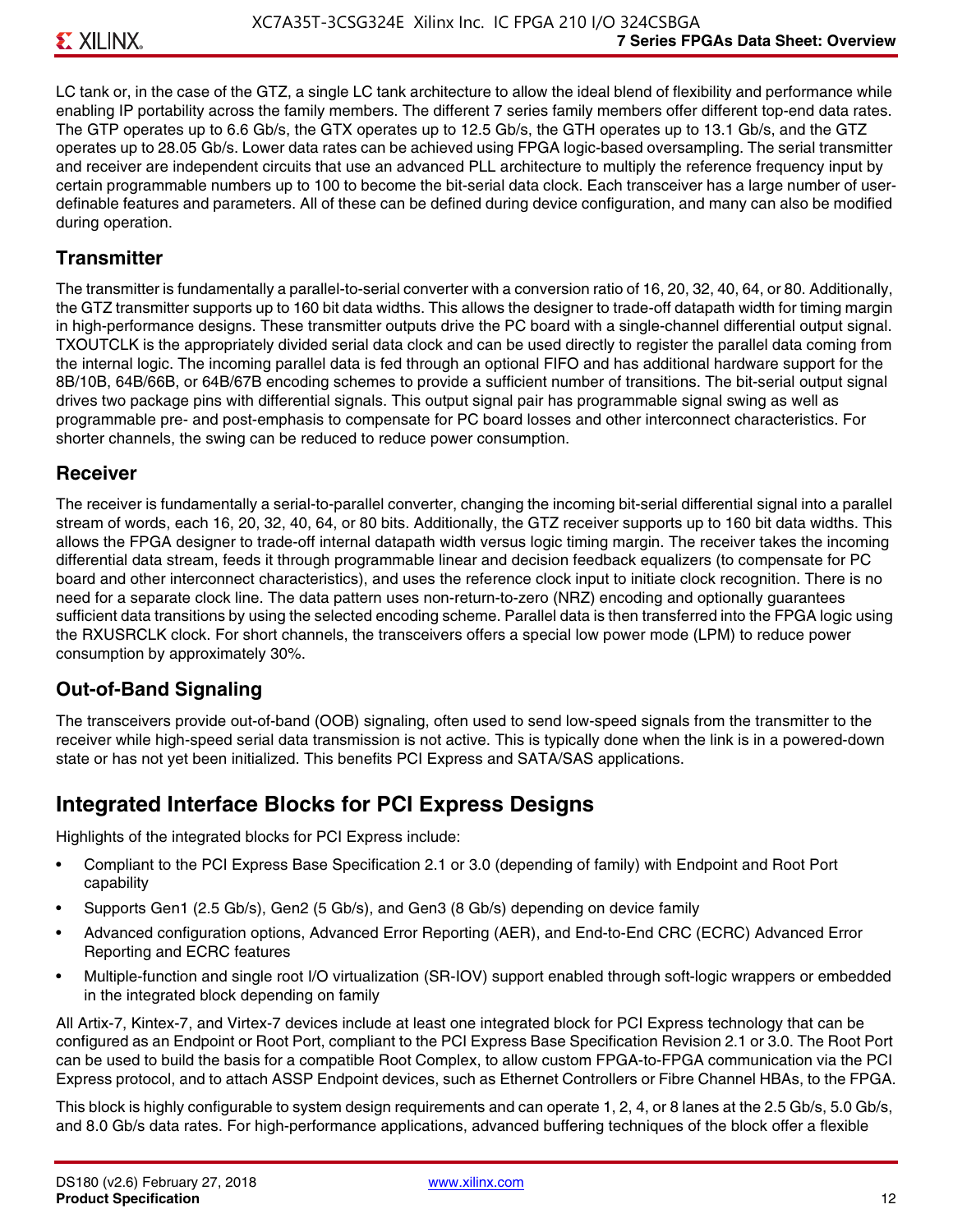maximum payload size of up to 1,024 bytes. The integrated block interfaces to the integrated high-speed transceivers for serial connectivity and to block RAMs for data buffering. Combined, these elements implement the Physical Layer, Data Link Layer, and Transaction Layer of the PCI Express protocol.

Xilinx provides a light-weight, configurable, easy-to-use LogiCORE™ IP wrapper that ties the various building blocks (the integrated block for PCI Express, the transceivers, block RAM, and clocking resources) into an Endpoint or Root Port solution. The system designer has control over many configurable parameters: lane width, maximum payload size, FPGA logic interface speeds, reference clock frequency, and base address register decoding and filtering.

Xilinx offers two wrappers for the integrated block: AXI4-Stream and AXI4 (memory mapped). Note that legacy TRN/Local Link is not available in 7 series devices for the integrated block for PCI Express. AXI4-Stream is designed for existing customers of the integrated block and enables easy migration to AXI4-Stream from TRN. AXI4 (memory mapped) is designed for Xilinx Platform Studio/EDK design flow and MicroBlaze™ processor based designs.

More information and documentation on solutions for PCI Express designs can be found at: <http://www.xilinx.com/products/technology/pci-express.html>.

# **Configuration**

There are many advanced configuration features, including:

- High-speed SPI and BPI (parallel NOR) configuration
- Built-in MultiBoot and safe-update capability
- 256-bit AES encryption with HMAC/SHA-256 authentication
- Built-in SEU detection and correction
- Partial reconfiguration

Xilinx 7 series FPGAs store their customized configuration in SRAM-type internal latches. There are up to 450 Mb configuration bits, depending on device size and user-design implementation options. The configuration storage is volatile and must be reloaded whenever the FPGA is powered up. This storage can also be reloaded at any time by pulling the PROGRAM B pin Low. Several methods and data formats for loading configuration are available, determined by the three mode pins.

The SPI interface (x1, x2, and x4 modes) and the BPI interface (parallel-NOR x8 and x16) are two common methods used for configuring the FPGA. Users can directly connect an SPI or BPI flash to the FPGA, and the FPGA's internal configuration logic reads the bitstream out of the flash and configures itself. The FPGA automatically detects the bus width on the fly, eliminating the need for any external controls or switches. Bus widths supported are x1, x2, and x4 for SPI, and x8 and x16 for BPI. The larger bus widths increase configuration speed and reduce the amount of time it takes for the FPGA to start up after power-on. Some configuration options such as BPI are not supported in all device-package combinations. Refer to [UG470,](http://www.xilinx.com/support/documentation/user_guides/ug470_7Series_Config.pdf) *7 Series FPGAs Configuration User Guide* for details.

In master mode, the FPGA can drive the configuration clock from an internally generated clock, or for higher speed configuration, the FPGA can use an external configuration clock source. This allows high-speed configuration with the ease of use characteristic of master mode. Slave modes up to 32 bits wide are also supported by the FPGA that are especially useful for processor-driven configuration.

The FPGA has the ability to reconfigure itself with a different image using SPI or BPI flash, eliminating the need for an external controller. The FPGA can reload its original design in case there are any errors in the data transmission, ensuring an operational FPGA at the end of the process. This is especially useful for updates to a design after the end product has been shipped. Customers can ship their products with an early version of the design, thus getting their products to market faster. This feature allows customers to keep their end users current with the most up-to-date designs while the product is already in the field.

The dynamic reconfiguration port (DRP) gives the system designer easy access to the configuration and status registers of the MMCM, PLL, XADC, transceivers, and integrated block for PCI Express. The DRP behaves like a set of memory-mapped registers, accessing and modifying block-specific configuration bits as well as status and control registers.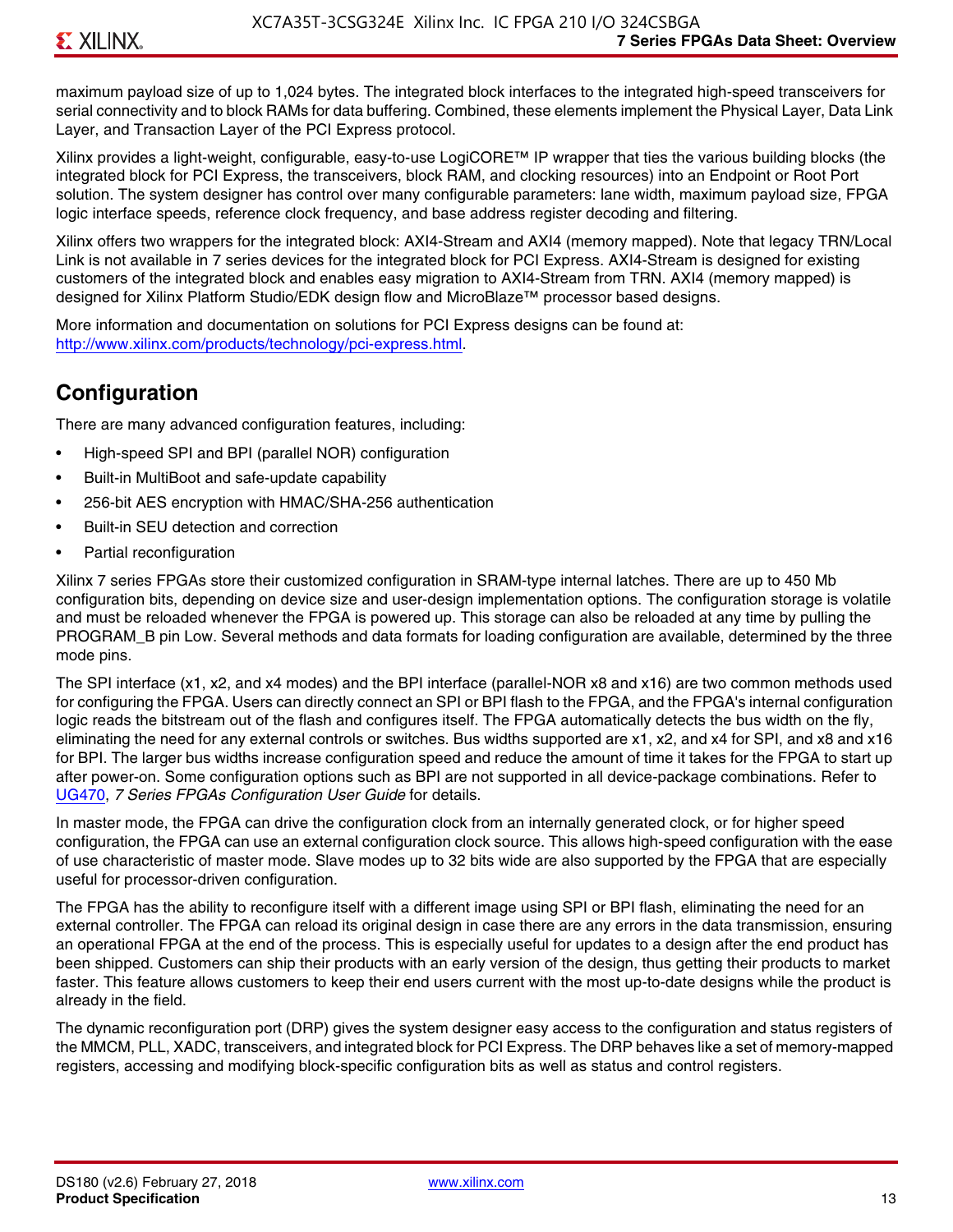# **Encryption, Readback, and Partial Reconfiguration**

In all 7 series FPGAs (except XC7S6 and XC7S15), the FPGA bitstream, which contains sensitive customer IP, can be protected with 256-bit AES encryption and HMAC/SHA-256 authentication to prevent unauthorized copying of the design. The FPGA performs decryption on the fly during configuration using an internally stored 256-bit key. This key can reside in battery-backed RAM or in nonvolatile eFUSE bits.

Most configuration data can be read back without affecting the system's operation. Typically, configuration is an all-or-nothing operation, but Xilinx 7 series FPGAs support partial reconfiguration. This is an extremely powerful and flexible feature that allows the user to change portions of the FPGA while other portions remain static. Users can time-slice these portions to fit more IP into smaller devices, saving cost and power. Where applicable in certain designs, partial reconfiguration can greatly improve the versatility of the FPGA.

# **XADC (Analog-to-Digital Converter)**

Highlights of the XADC architecture include:

- Dual 12-bit 1 MSPS analog-to-digital converters (ADCs)
- Up to 17 flexible and user-configurable analog inputs
- On-chip or external reference option
- On-chip temperature ( $\pm 4^{\circ}$ C max error) and power supply ( $\pm 1\%$  max error) sensors
- Continuous JTAG access to ADC measurements

All Xilinx 7 series FPGAs (except XC7S6 and XC7S15) integrate a new flexible analog interface called XADC. When combined with the programmable logic capability of the 7 series FPGAs, the XADC can address a broad range of data acquisition and monitoring requirements. For more information, go to: [http://www.xilinx.com/ams.](http://www.xilinx.com/ams)

The XADC contains two 12-bit 1 MSPS ADCs with separate track and hold amplifiers, an on-chip analog multiplexer (up to 17 external analog input channels supported), and on-chip thermal and supply sensors. The two ADCs can be configured to simultaneously sample two external-input analog channels. The track and hold amplifiers support a range of analog input signal types, including unipolar, bipolar, and differential. The analog inputs can support signal bandwidths of at least 500 KHz at sample rates of 1MSPS. It is possible to support higher analog bandwidths using external analog multiplexer mode with the dedicated analog input (see [UG480](http://www.xilinx.com/support/documentation/user_guides/ug480_7Series_XADC.pdf), 7 Series FPGAs and Zynq-7000 All Programmable SoC XADC Dual 12-Bit 1 MSPS Analog-to-Digital Converter User Guide)*.*

The XADC optionally uses an on-chip reference circuit  $(\pm 1\%)$ , thereby eliminating the need for any external active components for basic on-chip monitoring of temperature and power supply rails. To achieve the full 12-bit performance of the ADCs, an external 1.25V reference IC is recommended.

If the XADC is not instantiated in a design, then by default it digitizes the output of all on-chip sensors. The most recent measurement results (together with maximum and minimum readings) are stored in dedicated registers for access at any time via the JTAG interface. User-defined alarm thresholds can automatically indicate over-temperature events and unacceptable power supply variation. A user-specified limit (for example, 100°C) can be used to initiate an automatic powerdown.

# **EasyPath-7 FPGAs**

EasyPath-7 FPGAs provide a fast, simple, and risk-free solution for cost reducing Kintex-7, Virtex-7 T, and Virtex-7 XT FPGA designs. EasyPath-7 FPGAs support the same packages, speed grades, and match all Kintex-7 or Virtex-7 FPGA data sheet specifications (in function and timing). With no re-engineering or re-qualification, EasyPath-7 FPGAs deliver the lowest total product cost compared to any other FPGA cost-reduction solution.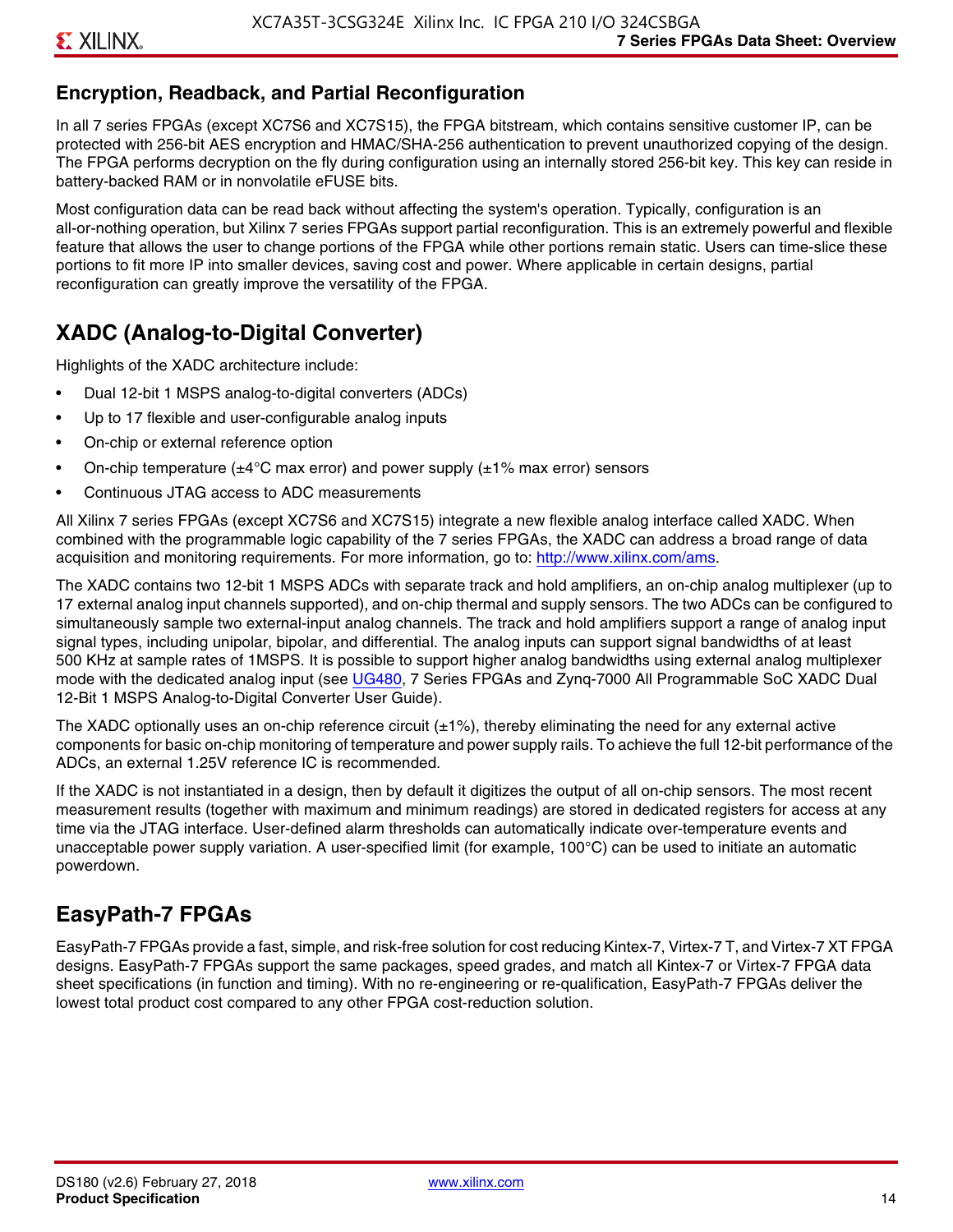## **7 Series FPGA Ordering Information**

Table 12 shows the speed and temperature grades available in the different device families. Some devices might not be available in every speed and temperature grade.

#### *Table 12:* **7 Series Speed Grade and Temperature Ranges**

| <b>Device</b> |                                    |                                                        | Speed Grade, Temperature Range, and Operating Voltage |                                                        |                                                      |
|---------------|------------------------------------|--------------------------------------------------------|-------------------------------------------------------|--------------------------------------------------------|------------------------------------------------------|
| Family        | <b>Devices</b>                     | <b>Commercial (C)</b><br>$0^\circ$ C to +85 $^\circ$ C | Extended (E)<br>$0^{\circ}$ C to +100 $^{\circ}$ C    | Industrial (I)<br>$-40^{\circ}$ C to +100 $^{\circ}$ C | Expanded (Q)<br>$-40^{\circ}$ C to +125 $^{\circ}$ C |
|               |                                    | $-2C(1.0V)$                                            |                                                       | $-21(1.0V)$                                            |                                                      |
| Spartan-7     | All                                | $-1C(1.0V)$                                            |                                                       | $-11(1.0V)$                                            | $-1Q(1.0V)$                                          |
|               |                                    |                                                        |                                                       | $-1LI(0.95V)$                                          |                                                      |
|               |                                    |                                                        | $-3E(1.0V)$                                           |                                                        |                                                      |
|               |                                    | $-2C(1.0V)$                                            |                                                       | $-21(1.0V)$                                            |                                                      |
| Artix-7       | All                                |                                                        | -2LE (1.0V or 0.9V)                                   |                                                        |                                                      |
|               |                                    | $-1C(1.0V)$                                            |                                                       | $-11(1.0V)$                                            |                                                      |
|               |                                    |                                                        |                                                       | $-1LI(0.95V)$                                          |                                                      |
|               |                                    |                                                        | $-3E(1.0V)$                                           |                                                        |                                                      |
|               | XC7K70T                            | $-2C(1.0V)$                                            |                                                       | $-21(1.0V)$                                            |                                                      |
|               |                                    |                                                        | -2LE (1.0V or 0.9V)                                   |                                                        |                                                      |
| Kintex-7      |                                    | $-1C(1.0V)$                                            |                                                       | $-11(1.0V)$                                            |                                                      |
|               | <b>XC7K160T</b>                    |                                                        | $-3E(1.0V)$                                           |                                                        |                                                      |
|               | <b>XC7K325T</b><br><b>XC7K355T</b> | $-2C(1.0V)$                                            |                                                       | $-21(1.0V)$                                            |                                                      |
|               | <b>XC7K410T</b><br><b>XC7K420T</b> |                                                        | -2LE (1.0V or 0.9V)                                   | $-2LI(0.95V)$                                          |                                                      |
|               | <b>XC7K480T</b>                    | $-1C(1.0V)$                                            |                                                       | $-11(1.0V)$                                            |                                                      |
|               |                                    |                                                        | $-3E(1.0V)$                                           |                                                        |                                                      |
|               |                                    | $-2C(1.0V)$                                            |                                                       | $-21(1.0V)$                                            |                                                      |
|               | <b>XC7V585T</b>                    |                                                        | $-2LE(1.0V)$                                          |                                                        |                                                      |
|               |                                    | $-1C(1.0V)$                                            |                                                       | $-11(1.0V)$                                            |                                                      |
| Virtex-7 T    |                                    | $-2C(1.0V)$                                            |                                                       |                                                        |                                                      |
|               |                                    |                                                        | $-2GE(1.0V)$                                          |                                                        |                                                      |
|               | XC7V2000T                          |                                                        | $-2LE(1.0V)$                                          |                                                        |                                                      |
|               |                                    | $-1C(1.0V)$                                            |                                                       | $-11(1.0V)$                                            |                                                      |
|               |                                    |                                                        | $-3E(1.0V)$                                           |                                                        |                                                      |
|               | XC7VX330T<br>XC7VX415T             | $-2C(1.0V)$                                            |                                                       | $-21(1.0V)$                                            |                                                      |
|               | XC7VX485T                          |                                                        | $-2LE(1.0V)$                                          |                                                        |                                                      |
|               | XC7VX550T<br>XC7VX690T             |                                                        |                                                       |                                                        |                                                      |
|               |                                    | $-1C(1.0V)$                                            |                                                       | $-11(1.0V)$                                            |                                                      |
|               |                                    | $-2C(1.0V)$                                            |                                                       |                                                        |                                                      |
| Virtex-7 XT   | XC7VX980T                          |                                                        | $-2LE(1.0V)$                                          |                                                        |                                                      |
|               |                                    | $-1C(1.0V)$                                            |                                                       | $-11(1.0V)$                                            |                                                      |
|               |                                    | $-2C(1.0V)$                                            |                                                       |                                                        |                                                      |
|               |                                    |                                                        | $-2GE(1.0V)$                                          |                                                        |                                                      |
|               | XC7VX1140T                         |                                                        | $-2LE(1.0V)$                                          |                                                        |                                                      |
|               |                                    | $-1C(1.0V)$                                            |                                                       | $-11(1.0V)$                                            |                                                      |
|               |                                    | $-2C(1.0V)$                                            |                                                       |                                                        |                                                      |
|               |                                    |                                                        | $-2GE(1.0V)$                                          |                                                        |                                                      |
| Virtex-7 HT   | $\mathsf{All}\xspace$              |                                                        | $-2LE(1.0V)$                                          |                                                        |                                                      |
|               |                                    | $-1C(1.0V)$                                            |                                                       |                                                        |                                                      |

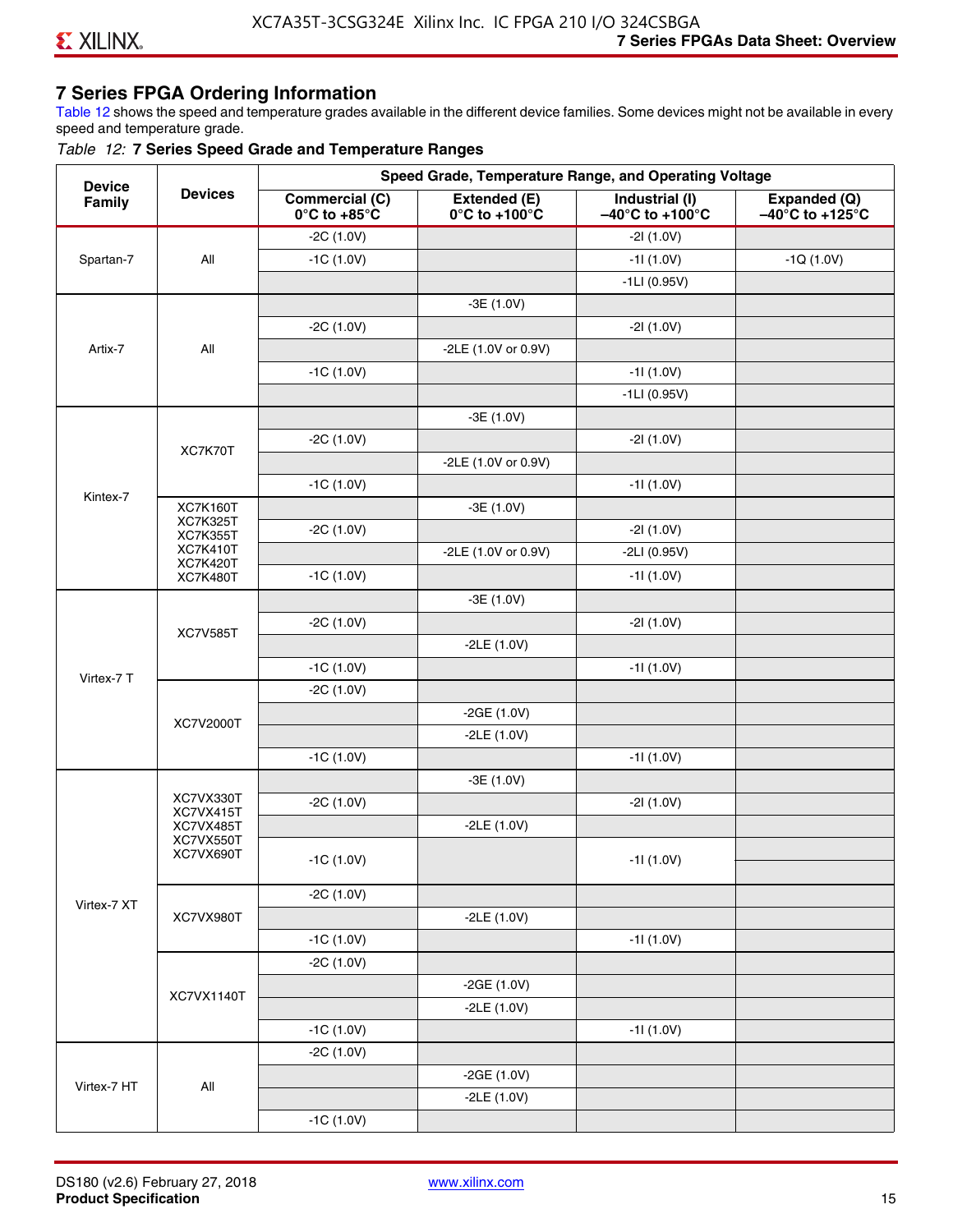The Spartan-7 FPGA ordering information is shown in Figure 1. Refer to the Package Marking section of [UG475,](http://www.xilinx.com/support/documentation/user_guides/ug475_7Series_Pkg_Pinout.pdf) *7 Series FPGAs Packaging and Pinout* for a more detailed explanation of the device markings.





The Artix-7, Kintex-7, and Virtex-7 FPGA ordering information, shown in Figure 2, applies to all packages including Pb-Free. Refer to the Package Marking section of [UG475](http://www.xilinx.com/support/documentation/user_guides/ug475_7Series_Pkg_Pinout.pdf), *7 Series FPGAs Packaging and Pinout* for a more detailed explanation of the device markings.



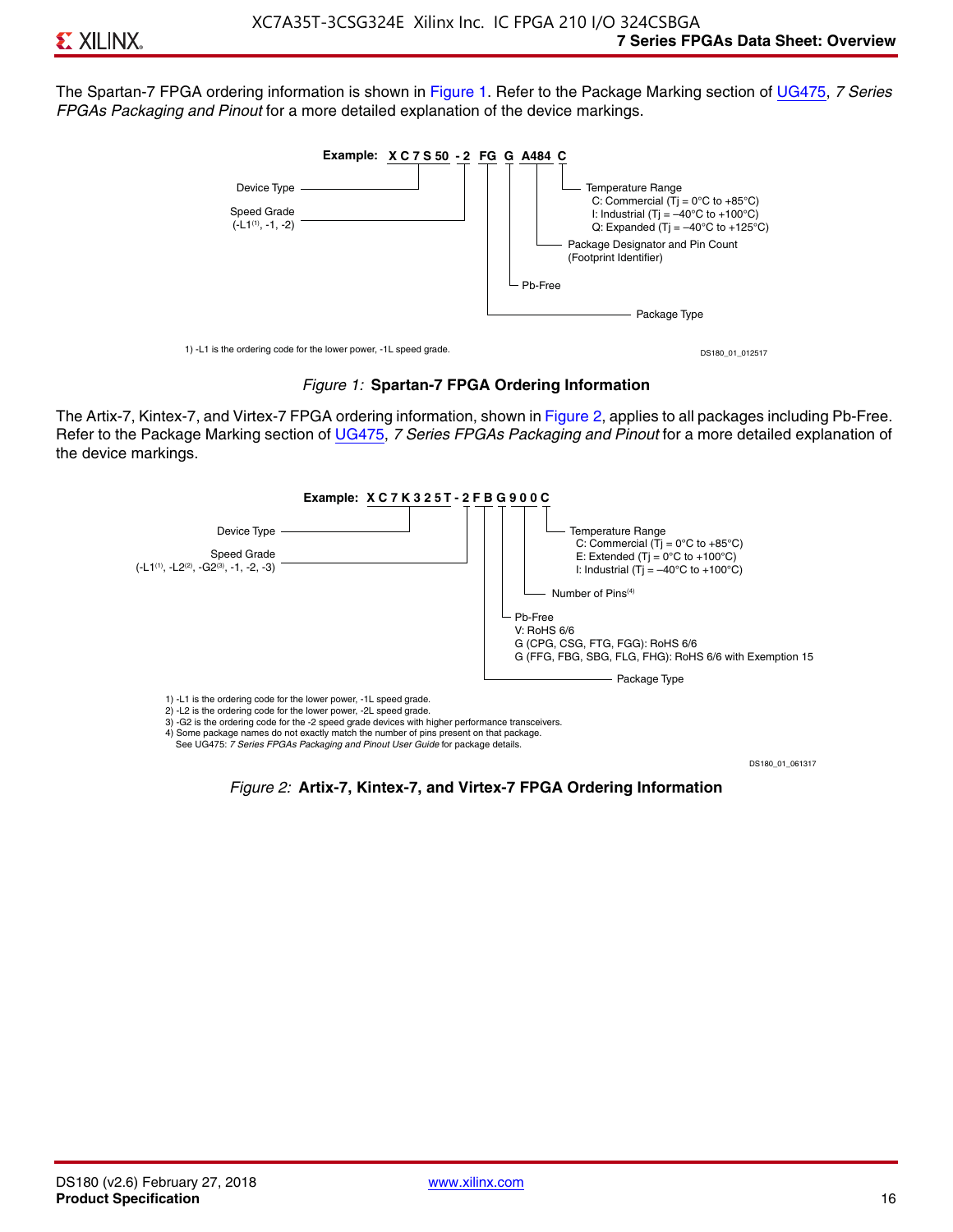# **Revision History**

The following table shows the revision history for this document:

| <b>Date</b> | <b>Version</b> | <b>Description of Revisions</b>                                                                                                                                                                                                                                                                                                                                                                                                                                                                                                                                                                                                                                                                                                                                                                                                                                                                                                                                                                                                                                                                                                                                                                                                                                                                                       |
|-------------|----------------|-----------------------------------------------------------------------------------------------------------------------------------------------------------------------------------------------------------------------------------------------------------------------------------------------------------------------------------------------------------------------------------------------------------------------------------------------------------------------------------------------------------------------------------------------------------------------------------------------------------------------------------------------------------------------------------------------------------------------------------------------------------------------------------------------------------------------------------------------------------------------------------------------------------------------------------------------------------------------------------------------------------------------------------------------------------------------------------------------------------------------------------------------------------------------------------------------------------------------------------------------------------------------------------------------------------------------|
| 06/21/10    | 1.0            | Initial Xilinx release.                                                                                                                                                                                                                                                                                                                                                                                                                                                                                                                                                                                                                                                                                                                                                                                                                                                                                                                                                                                                                                                                                                                                                                                                                                                                                               |
| 07/30/10    | 1.1            | Added SHA-256 to authentication information. Updated Table 5, Table 7, Virtex-7 FPGA Device-<br>Package Combinations and Maximum I/Os table (Virtex-7 T devices), and Table 9 with ball pitch<br>information and voltage bank information. Updated DSP and Logic Slice information in Table 8.<br><b>Updated Low-Power Gigabit Transceivers.</b>                                                                                                                                                                                                                                                                                                                                                                                                                                                                                                                                                                                                                                                                                                                                                                                                                                                                                                                                                                      |
| 09/24/10    | 1.2            | In General Description, updated 4.7 TMACS DSP to 5.0 TMACS DSP. In Table 1, added Note 1;<br>updated Peak DSP Performance for Kintex-7 and Virtex-7 families. In Table 4, updated CMT<br>information for XC7A175T and XC7A355T. In Table 6, replaced XC7K120T with XC7K160T and<br>replaced XC7K230T with XC7K325T-and updated corresponding information. Also added<br>XC7K355T, XC7K420T, and XC7K480T. In Table 7, replaced XC7K230T with XC7K325T. In Table 8,<br>updated XC7V450T Logic Cell, CLB, block RAM, and PCI information; updated XC7VX415T and<br>XC7VX690T PCI information; updated XC7V1500T, and XC7V2000T block RAM information; and<br>replaced XC7VX605T with XC7VX575T, replaced XC7VX895T with XC7VX850T, and replaced<br>XC7VX910T with XC7VX865T-and updated corresponding information. Updated Digital Signal<br>Processing - DSP Slice with operating speed of 640 MHz. Removed specific transceiver type from<br>Out-of-Band Signaling. In Virtex-7 FPGA Device-Package Combinations and Maximum I/Os table<br>(Virtex-7 T devices), replaced XC7VX605T with XC7VX575T and added table notes 2 and 3. In<br>Table 9, removed the FFG784 package for the XC7VX485T device; replaced XC7VX605T with<br>XC7VX575T; replaced XC7VX895T with XC7VX850T; and replaced XC7VX910T with XC7VX865T. |
| 10/20/10    | 1.3            | In Table 7, replaced XC7K120T with XC7K160T. Updated Digital Signal Processing - DSP Slice.                                                                                                                                                                                                                                                                                                                                                                                                                                                                                                                                                                                                                                                                                                                                                                                                                                                                                                                                                                                                                                                                                                                                                                                                                           |
| 11/17/10    | 1.4            | Updated maximum I/O bandwidth to 3.1 Tb/s in General Description. Updated Peak Transceiver Speed<br>for Virtex-7 FPGAs in Summary of 7 Series FPGA Features and in Table 1. Updated Peak DSP<br>Performance values in Table 1 and Digital Signal Processing - DSP Slice. In Table 7, updated<br>XC7K70T I/O information. In Table 8, added XC7VH290T, XC7VH580T, and XC7VH870T devices and<br>updated total I/O banks information for the XC7V585T, XC7V855T, XC7V1500T, and XC7VX865T<br>devices. In Table 9, updated XC7VX415T, XC7VX485T, XC7VX690T, XC7VX850T, and XC7VX865T<br>device information. Added Table 11. Updated Low-Power Gigabit Transceivers information, including<br>the addition of the GTZ transceivers.                                                                                                                                                                                                                                                                                                                                                                                                                                                                                                                                                                                        |
| 02/22/11    | 1.5            | Updated Summary of 7 Series FPGA Features and the Low-Power Gigabit Transceivers highlights and<br>section. In Table 1, updated Kintex-7 FPGA, Artix-7 FPGA information. In Table 4, updated XC7A175T.<br>Also, updated XC7A355T. Added three Artix-7 FPGA packages to Table 5: SBG325, SBG484, and<br>FBG485, changed package from FGG784 to FBG784, and updated package information for<br>XC7A175T and XC7A355T devices. In Table 6, updated XC7K160T and added three devices:<br>XC7K355T, XC7K420T, and XC7K480T. In Table 7, updated XC7K70T package information and added<br>three devices: XC7K355T, XC7K420T, and XC7K480T. In Table 8, added note 1 (EasyPath FPGAs)<br>and updated note 7 to include GTZ transceivers. In Virtex-7 FPGA Device-Package Combinations and<br>Maximum I/Os table (Virtex-7 T devices), added two Virtex-7 FPGA packages: FHG1157 and<br>FHG1761, and updated XC7V1500T (no FFG1157) and XC7V2000T (no FFG1761) package<br>information and removed the associated notes. Added CLBs, Slices, and LUTs. Updated Input/Output.<br>Added EasyPath-7 FPGAs.                                                                                                                                                                                                                        |
| 03/28/11    | 1.6            | Updated General Description, Summary of 7 Series FPGA Features, Table 1, Table 4, Table 5, Table 6,<br>Table 7, Table 8, Table 9 (combined Virtex-7 T and XT devices in one table), and Table 11. Updated the<br>Low-Power Gigabit Transceivers highlights and section. Updated Block RAM, Integrated Interface<br>Blocks for PCI Express Designs, Configuration, Encryption, Readback, and Partial Reconfiguration,<br>XADC (Analog-to-Digital Converter), 7 Series FPGA Ordering Information, and EasyPath-7 FPGAs.                                                                                                                                                                                                                                                                                                                                                                                                                                                                                                                                                                                                                                                                                                                                                                                                 |
| 07/06/11    | 1.7            | Updated General Description, Summary of 7 Series FPGA Features, Table 1, Table 4, Table 6, Table 8,<br>Table 9 and Table 11. Added Table 10. Added Stacked Silicon Interconnect (SSI) Technology. Updated<br>Transmitter, Configuration, and XADC (Analog-to-Digital Converter). Updated Figure 1.                                                                                                                                                                                                                                                                                                                                                                                                                                                                                                                                                                                                                                                                                                                                                                                                                                                                                                                                                                                                                    |
| 09/13/11    | 1.8            | Updated General Description, Table 1, Table 4, Table 5, Table 8, CLBs, Slices, and LUTs,<br>Configuration, and 7 Series FPGA Ordering Information.                                                                                                                                                                                                                                                                                                                                                                                                                                                                                                                                                                                                                                                                                                                                                                                                                                                                                                                                                                                                                                                                                                                                                                    |
| 01/15/12    | 1.9            | Updated General Description, Table 1, Table 4, Table 5, Table 6, Table 7, Table 8, Table 10, Table 11,<br>Block RAM, Digital Signal Processing - DSP Slice, Low-Power Gigabit Transceivers, Integrated<br>Interface Blocks for PCI Express Designs, Configuration, EasyPath-7 FPGAs, and 7 Series FPGA<br><b>Ordering Information.</b>                                                                                                                                                                                                                                                                                                                                                                                                                                                                                                                                                                                                                                                                                                                                                                                                                                                                                                                                                                                |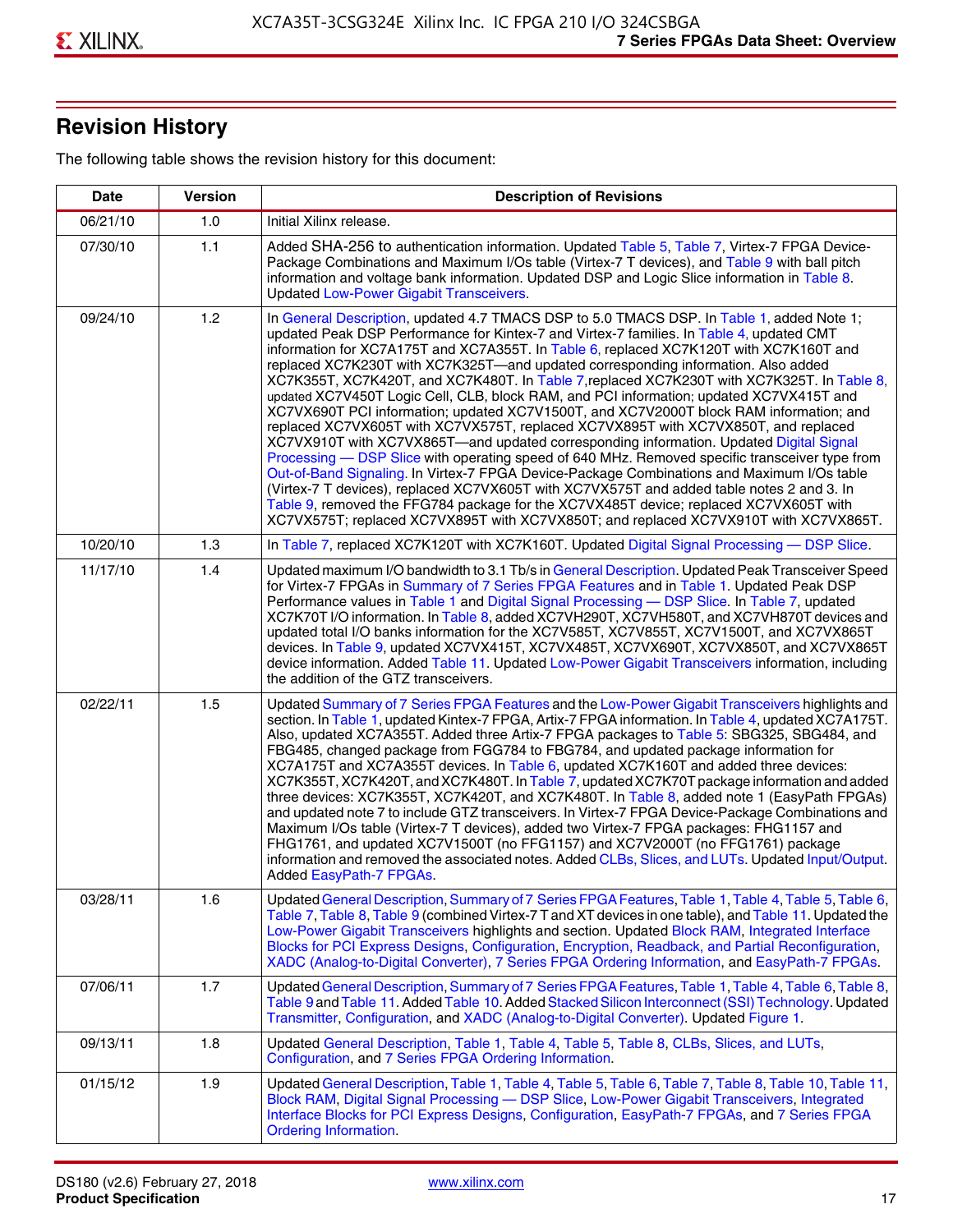| <b>Date</b> | <b>Version</b> | <b>Description of Revisions</b>                                                                                                                                                                                                                                                                                                                                                                                                                                     |
|-------------|----------------|---------------------------------------------------------------------------------------------------------------------------------------------------------------------------------------------------------------------------------------------------------------------------------------------------------------------------------------------------------------------------------------------------------------------------------------------------------------------|
| 03/02/12    | 1.10           | Updated General Description, Table 5, and Table 12.                                                                                                                                                                                                                                                                                                                                                                                                                 |
| 05/02/12    | 1.11           | Updated Table 7, Table 9, Table 10, Low-Power Gigabit Transceivers, and 7 Series FPGA Ordering<br>Information. Added 7 Series FPGA Ordering Information.                                                                                                                                                                                                                                                                                                            |
| 10/15/12    | 1.12           | Updated overview with Artix-7 SL and SLT devices. Updated Table 1, Table 4, Table 5, Table 8, Table 9,<br>Table 10, Table 11, and Table 12. Added Table 3. Updated Regional Clocks, Block RAM, Integrated<br>Interface Blocks for PCI Express Designs, Configuration, and 7 Series FPGA Ordering Information.                                                                                                                                                       |
| 11/30/12    | 1.13           | Updated notes in Table 4 and Table 12. Updated XADC (Analog-to-Digital Converter).                                                                                                                                                                                                                                                                                                                                                                                  |
| 07/29/13    | 1.14           | Removed SL and SLT devices. Updated General Description, Table 4, Table 5, notes in Table 6 and<br>Table 8, Regional Clocks, Input/Output, Low-Power Gigabit Transceivers, Integrated Interface Blocks<br>for PCI Express Designs, Configuration, and 7 Series FPGA Ordering Information. Removed previous<br>Table 3.                                                                                                                                              |
| 02/18/14    | 1.15           | Changed document classification to Product Specification from Preliminary Product Specification.<br>Updated HR I/O information for XC7A35T and XC7A50T in Table 5. Updated XC7VH870T I/O<br>information in Table 8. Updated Table 11.                                                                                                                                                                                                                               |
| 10/08/14    | 1.16           | Added XC7A15T to Table 4 and Table 5. Removed HCG1931 and HCG1932 from Table 11. Updated<br>Input/Output Delay; Block RAM; Configuration; I/O Clocks; and Updated Table 12 and Figure 1.                                                                                                                                                                                                                                                                            |
| 12/17/14    | 1.16.1         | Typographical edit.                                                                                                                                                                                                                                                                                                                                                                                                                                                 |
| 05/27/15    | 1.17           | Updated Table 5, Table 7, Table 9, Table 10, Table 11, and Figure 1.                                                                                                                                                                                                                                                                                                                                                                                                |
| 09/27/16    | 2.0            | Added Spartan-7 devices throughout document, including Table 1, Table 2, Table 3, and Table 12.<br>Added two Artix-7 devices XC7A12T and XC7A25T throughout document, including Table 4, Table 5,<br>and Table 12. Updated General Description; Figure 1, Table 7, Regional Clocks, Block RAM,<br>Integrated Interface Blocks for PCI Express Designs, Configuration, Encryption, Readback, and Partial<br>Reconfiguration, and XADC (Analog-to-Digital Converter). |
| 10/20/16    | 2.1            | Updated Table 5.                                                                                                                                                                                                                                                                                                                                                                                                                                                    |
| 12/15/16    | 2.2            | Updated Table 3.                                                                                                                                                                                                                                                                                                                                                                                                                                                    |
| 03/17/17    | 2.3            | Updated Table 1, Table 5, Table 7, Table 9, Table 10, Table 12, and I/O Electrical Characteristics.                                                                                                                                                                                                                                                                                                                                                                 |
| 03/28/17    | 2.4            | Updated Table 7.                                                                                                                                                                                                                                                                                                                                                                                                                                                    |
| 08/01/17    | 2.5            | Updated Table 5 and Figure 2.                                                                                                                                                                                                                                                                                                                                                                                                                                       |
| 02/27/18    | 2.6            | Added MicroBlaze CPU information to the Summary of 7 Series FPGA Features and Table 1.                                                                                                                                                                                                                                                                                                                                                                              |

# **Notice of Disclaimer**

The information disclosed to you hereunder (the "Materials") is provided solely for the selection and use of Xilinx products. To the maximum extent permitted by applicable law: (1) Materials are made available "AS IS" and with all faults, Xilinx hereby DISCLAIMS ALL WARRANTIES AND CONDITIONS, EXPRESS, IMPLIED, OR STATUTORY, INCLUDING BUT NOT LIMITED TO WARRANTIES OF MERCHANTABILITY, NON-INFRINGEMENT, OR FITNESS FOR ANY PARTICULAR PURPOSE; and (2) Xilinx shall not be liable (whether in contract or tort, including negligence, or under any other theory of liability) for any loss or damage of any kind or nature related to, arising under, or in connection with, the Materials (including your use of the Materials), including for any direct, indirect, special, incidental, or consequential loss or damage (including loss of data, profits, goodwill, or any type of loss or damage suffered as a result of any action brought by a third party) even if such damage or loss was reasonably foreseeable or Xilinx had been advised of the possibility of the same. Xilinx assumes no obligation to correct any errors contained in the Materials or to notify you of updates to the Materials or to product specifications. You may not reproduce, modify, distribute, or publicly display the Materials without prior written consent. Certain products are subject to the terms and conditions of Xilinx's limited warranty, please refer to Xilinx's Terms of Sale which can be viewed at [www.xilinx.com/legal.htm#tos;](www.xilinx.com/legal.htm#tos) IP cores may be subject to warranty and support terms contained in a license issued to you by Xilinx. Xilinx products are not designed or intended to be fail-safe or for use in any application requiring fail-safe performance; you assume sole risk and liability for use of Xilinx products in such critical applications, please refer to Xilinx's Terms of Sale which can be viewed at <www.xilinx.com/legal.htm#tos>.

# **Automotive Applications Disclaimer**

AUTOMOTIVE PRODUCTS (IDENTIFIED AS "XA" IN THE PART NUMBER) ARE NOT WARRANTED FOR USE IN THE DEPLOYMENT OF AIRBAGS OR FOR USE IN APPLICATIONS THAT AFFECT CONTROL OF A VEHICLE ("SAFETY APPLICATION") UNLESS THERE IS A SAFETY CONCEPT OR REDUNDANCY FEATURE CONSISTENT WITH THE ISO 26262 AUTOMOTIVE SAFETY STANDARD ("SAFETY DESIGN"). CUSTOMER SHALL, PRIOR TO USING OR DISTRIBUTING ANY SYSTEMS THAT INCORPORATE PRODUCTS, THOROUGHLY TEST SUCH SYSTEMS FOR SAFETY PURPOSES. USE OF PRODUCTS IN A SAFETY APPLICATION WITHOUT A SAFETY DESIGN IS FULLY AT THE RISK OF CUSTOMER, SUBJECT ONLY TO APPLICABLE LAWS AND REGULATIONS GOVERNING LIMITATIONS ON PRODUCT LIABILITY.